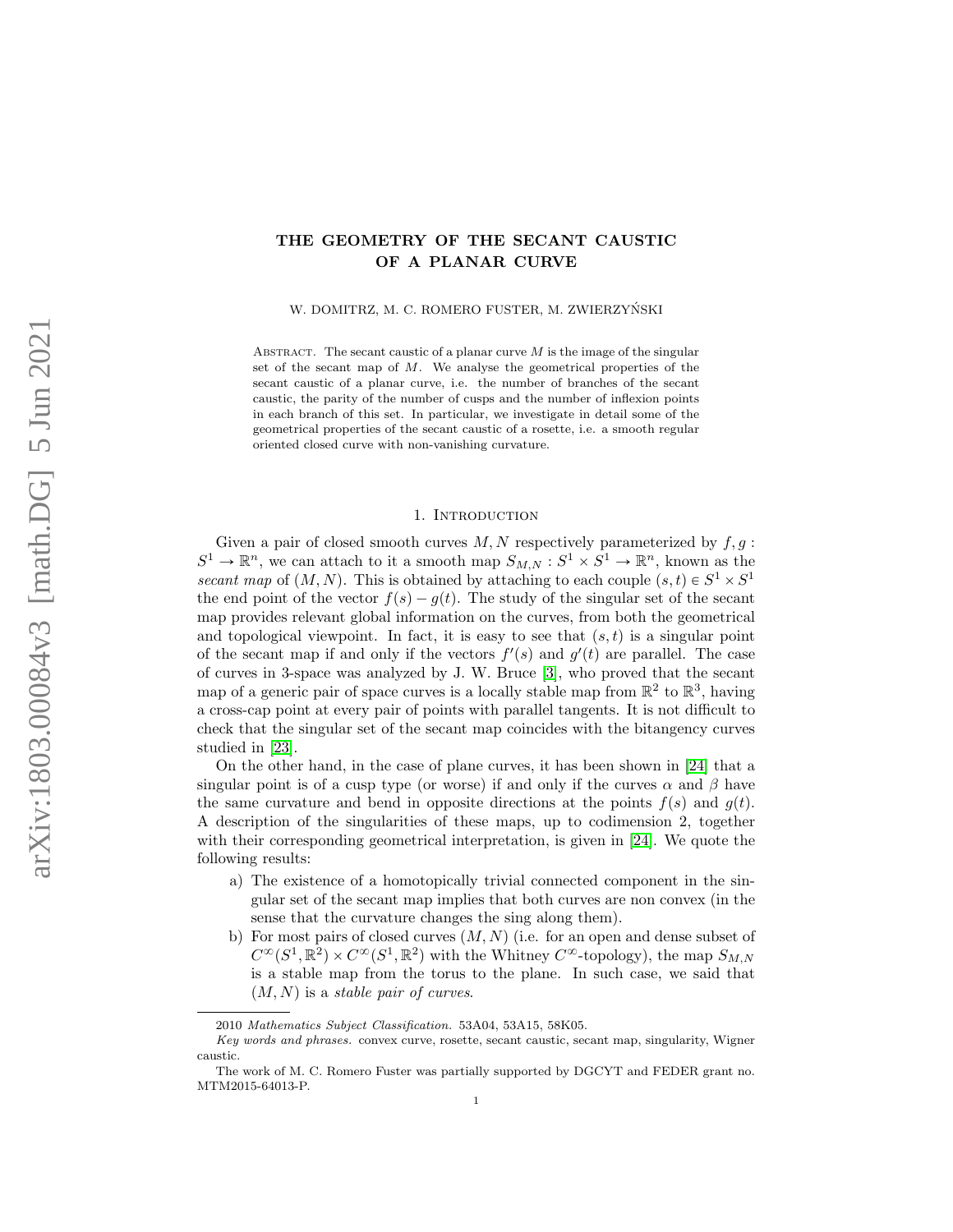c) Given a stable pair of  $(M, N)$  with respective Whitney indices m and n, the singular set of  $S_{M,N}$  has exactly  $2\mu_{n,m}$  toric curves of type  $(\frac{n}{\mu_{n,m}}, \frac{m}{\mu_{n,m}})$ , where  $\mu_{n,m}$  denotes the maximum common divisor of m and n and possibly some more homotopically trivial toric curves.

The image of the singular set (branch set) of a stable pair  $(M, N)$  is a (non necessarily connected) plane curve with possible cusps and transverse self-intersections. We shall denominate it as the *secant caustic* of the curve and denote it as  $SC(M)$ . The aim of the present paper is to analyze the geometrical properties of the secant caustic of a generic closed plane curve, i.e. we shall consider the particular case  $\alpha = \beta$ . We observe that in this case the diagonal of  $S^1 \times S^1$  belongs to the singular set of the secant map (i.e. all the pairs  $(s, s)$  are singular), but its image reduces to the origin of  $\mathbb{R}^2$ . This is a degenerate component of the secant map that does not provide any information and shall not be considered here.

We must emphasize the connections between the secant caustic, the Wigner caustic and the Centre Symmetry Set. The Wigner caustic was introduced by M. Berry in 1977 [\[2\]](#page-21-1) (the first time it was called the Wigner caustic in [\[1\]](#page-21-2)) and the Centre Symmetry Set was introduced by S. Janeczko in 1996 [\[20\]](#page-22-2). From a geometrical viewpoint, the Wigner caustic of a plane curve  $M$  is the locus of the midpoints of all the chords connecting couples of points with parallel tangent lines on M. The Centre Symmetry Set is the envelope of these chords. The local geometrical properties of the Wigner caustic and the Centre Symmetry Set have been analyzed in [\[1,](#page-21-2) [5,](#page-21-3) [6,](#page-21-4) [7,](#page-21-5) [8,](#page-21-6) [9,](#page-21-7) [10,](#page-21-8) [11,](#page-21-9) [13,](#page-21-10) [14,](#page-21-11) [15,](#page-21-12) [16,](#page-21-13) [17,](#page-21-14) [20,](#page-22-2) [25,](#page-22-3) [26\]](#page-22-4). The global properties of the Wigner caustic of closed planar curves were studied in [\[12,](#page-21-15) [14\]](#page-21-11). For this purpose, in [\[12\]](#page-21-15) it was introduced an algorithm ("glueing schemes") encoding the information relative to the connection between the different smooth branches of the Wigner caustic was introduced. This algorithm allows us to determine the number of smooth branches, the rotation number, the number of inflexion points and the parity of the number of cusps on each one of these branches. In the present paper (Section 3), we adapt this algorithm to the analysis of the secant maps of closed plane curves and as a result we obtain several global consequences regarding the behaviour of the branch set of these maps. In particular we point out the following results:

- ' The numbers of cusps and of inflexion points of the secant caustic of a generic closed regular plane curve are even.
- $\bullet$  Let  $a, b$  be a parallel pair of a generic closed regular plane curve M. Then  $a - b$  and  $b - a$  are inflexion points of the secant caustic of M if and only if one of the points  $a$  or  $b$  is an inflexion point of  $M$ .
- Given a regular curve M and a parallel pair  $a, b$  of M, the secant caustic  $SC(M)$  of M has a singularity at the point  $a - b$  if and only if M is curved in the same side at a and b and  $|\kappa_M(a)| = |\kappa_M(b)|$ .
- $\bullet$  The secant caustic of a regular closed curve M passes through the origin at the inflexion points of M.

The secant caustic of a regular curve is equivariant under affine transformations. Hence, the number of singular points and the number of inflexion points of the secant caustic are affine invariants. The techniques used in the paper are based on the Euclidean geometry but the Euclidean metric on the plane and a parametrization of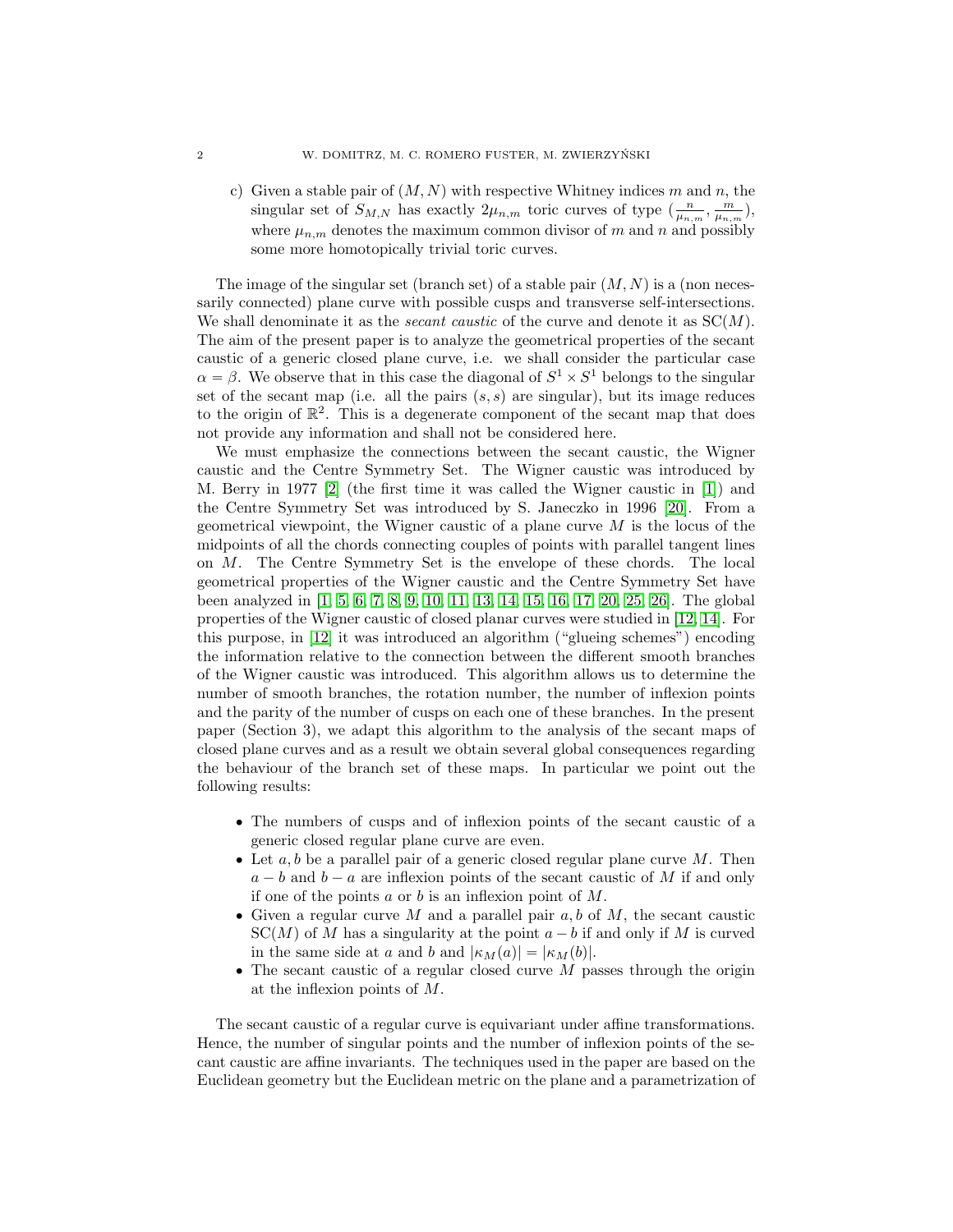a curve are only technical tools that allow us to apply the methods of differential geometry and singularity theory. Main results do not depend on the parametrization neither the Euclidean metric.

## 2. The geometry of the secant caustic

Let M be a smooth parametrizable curve on the affine plane  $\mathbb{R}^2$ , i.e. the image of the  $C^{\infty}$  smooth map from an interval to  $\mathbb{R}^2$ . A smooth curve is *closed* if it is the image of a  $C^{\infty}$  smooth map from  $S^1$  to  $\mathbb{R}^2$ . A point of a curve is called *regular* if the velocity of the curve does not vanish at this point – otherwise it is called singular. If all points of a curve are regular, the curve is called *regular*. A regular curve is said to be simple if it has no self-intersection points. A regular simple closed curve is convex provided its curvature does not vanish, i.e. if the order of contant of the curve with its tangent lines at any point is one. It is obvious that the order of contact of the curve with its tangent line is affine invariant. A rotation number of a regular curve is a rotation number of its velocity vector field.

Throughout the article we will assume that the considered curves are regularly parametrizable.

Let M be a regular curve or the union of two regular curves.

**Definition 2.1.** A pair of points  $a, b \in M$ , where  $a \neq b$ , is called a *parallel pair* if the tangent line to  $M$  at  $a$  is parallel to the tangent line to  $M$  at  $b$ .

**Definition 2.2.** The *chord* connecting a pair of points  $a, b \in M$ , is the line:<br> $l(a, b) = \{\lambda a + (1 - \lambda)b \mid \lambda \in \mathbb{R}\}.$ 

$$
l(a,b) = \{\lambda a + (1-\lambda)b \mid \lambda \in \mathbb{R}\}.
$$

**Definition 2.3.** For a fixed value of  $\lambda \in \mathbb{R}$ , an affine  $\lambda$ -equidistant of M is the following set:

$$
E_{\lambda}(M) = cl \{\lambda a + (1 - \lambda)b \mid a, b \text{ is a parallel pair of } M \},\
$$

where clX is the closure of X. In particular, the set  $E_{\frac{1}{2}}(M)$  will be called the Wigner caustic of M.

**Definition 2.4.** The *secant caustic* of  $M$ , is the following set:

SC(M) = cl {a - b | a, b is a parallel pair of M} .

See Fig. [1](#page-3-0) for examples of secant caustics.

Remark 2.5. The closure in the previous definition is needed to include the origin **0** of  $\mathbb{R}^2$  in the secant caustic of M as a limit of the differences  $a - b$  of parallel pairs of points  $a, b$  approaching an inflexion point of  $M$  from different sides.

Remark 2.6. Let  $\omega =$  $\boldsymbol{n}$ map  $\flat : T\mathbb{R}^{2n} \ni v \mapsto \omega(v, \cdot) \in T^*\mathbb{R}^{2n}$  is an isomorphism between the bundles  $T\mathbb{R}^{2n}$  $dp_i \wedge dq_i$  be the canonical symplectic form on  $\mathbb{R}^{2n}$ . The and  $T^*\mathbb{R}^{2n}$ . Let  $\alpha$  be the canonical Liouville 1-form on  $T^*\mathbb{R}^{2n}$ . Then  $\dot{\omega} = \dot{v}^*d\alpha = \dot{v}$  $i=1$  $d\dot{p}_i \wedge dq_i + dp_i \wedge d\dot{q}_i$  is a symplectic form on  $T\mathbb{R}^{2n}$ . It is easy to see that the

map 
$$
\Psi : \mathbb{R}^{2n} \times \mathbb{R}^{2n} \to T\mathbb{R}^2 = \mathbb{R}^{2n} \times \mathbb{R}^{2n}
$$
,  

$$
\Psi(p^+, q^+, p^-, q^-) = \left(\frac{p^+ + p^-}{2}, \frac{q^+ + q^-}{2}, p^+ - p^-, q^+ - q^-\right)
$$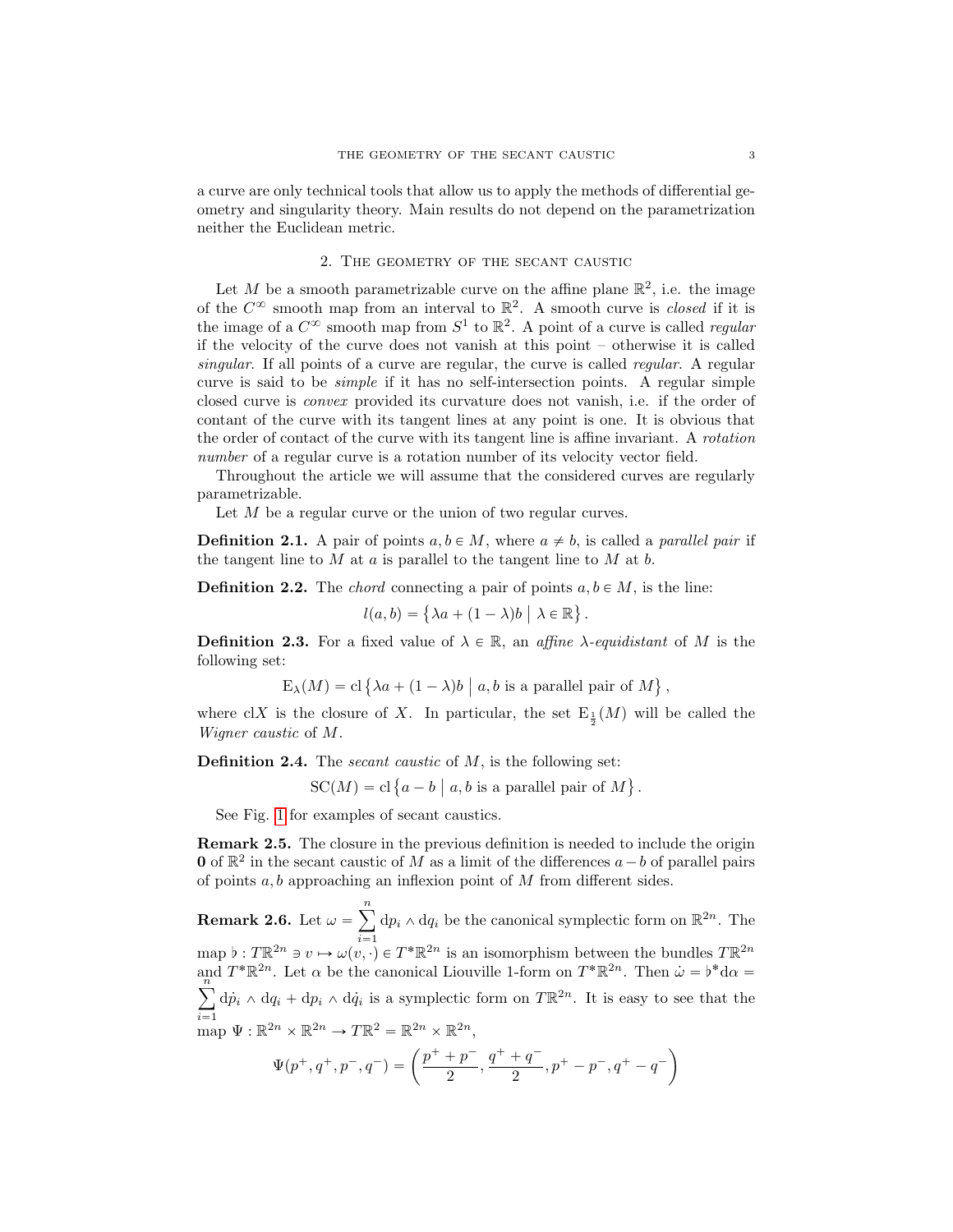takes the canonical symplectic form  $\pi^*_{+}\omega - \pi^*_{-}\omega$  on the product  $\mathbb{R}^{2n} \times \mathbb{R}^{2n}$  to the canonical symplectic form  $\omega$  on  $T\mathbb{R}^{2n}$ , where  $\pi_+, \pi_- : \mathbb{R}^{2n} \times \mathbb{R}^{2n} \to \mathbb{R}^{2n}$  are the projections on the first and on the second component, respectively. Let L be a Lagrangian submanifold of  $(R^{2n}, \omega)$ , then  $\Psi(L \times L)$  is a Lagrangian submanifold of  $(T\mathbb{R}^{2n}, \dot{\omega})$ . Let  $\pi_1, \pi_2 : T\mathbb{R}^{2n} = \mathbb{R}^{2n} \times \mathbb{R}^{2n} \to \mathbb{R}^{2n}$  be the projections on the first and on the second component, respectively. Then  $\pi_1$  and  $\pi_2$  define Lagrangian fibre bundles with the symplectic structure  $\dot{\omega}$ . Let us notice that the caustic of the  $\text{Lagrangian map } \pi_1 \circ \Psi$  $_{L\times L}$  is the Wigner caustic [\[6,](#page-21-4) [9,](#page-21-7) [10\]](#page-21-8). On the other hand the Lagrangian map  $\pi_2 \circ \Psi$  $L \times L$  is the secant map of L. Therefore the set of singular values of the secant map coincides with the secant caustic. Finally, observe that any smooth regular planar curve is an immersed Lagrangian submanifold of  $(R^2, \omega)$ .



<span id="page-3-0"></span>FIGURE 1. Curves (on the left) and the secant caustic of them (on the right)

**Definition 2.7.** Let f be a regular parameterization of a curve  $M$ . We say that M is parameterized in the same direction at points  $f(s_1)$  and  $f(s_2)$  if  $f'(s_1) = \alpha f'(s_2)$ , where  $\alpha > 0$ .

<span id="page-3-1"></span>**Definition 2.8.** A point  $p$  of a smooth regular curve  $M$  is called an *inflexion* point of M if the curvature of M changes sign at  $p$ , and if the curvature vanishes at the point  $p$  but does not change sign, then the point  $p$  is called an *undulation* point of M. An inflexion point  $f(s_0)$  of M parameterized by f is non-degenerate if point of M. An inflexion<br>det  $(f'(s_0), f'''(s_0)) \neq 0$ .

**Definition 2.9.** Let  $I, J \subset \mathbb{R}$  be open intervals such that  $0 \in I$ , and  $U, V \subset \mathbb{R}^2$  be open sets. A singular point  $f(s_0)$ , where  $s_0 \in J$ , of a curve  $f \in C^{\infty}(J, U)$ , is called a cusp if there exist diffeomorphisms  $\varphi: I \to J$  and  $\Phi: U \to V$  such that  $\varphi(0) = s_0$ and

$$
(\Phi \circ f \circ \varphi)(t) = (t^2, t^3).
$$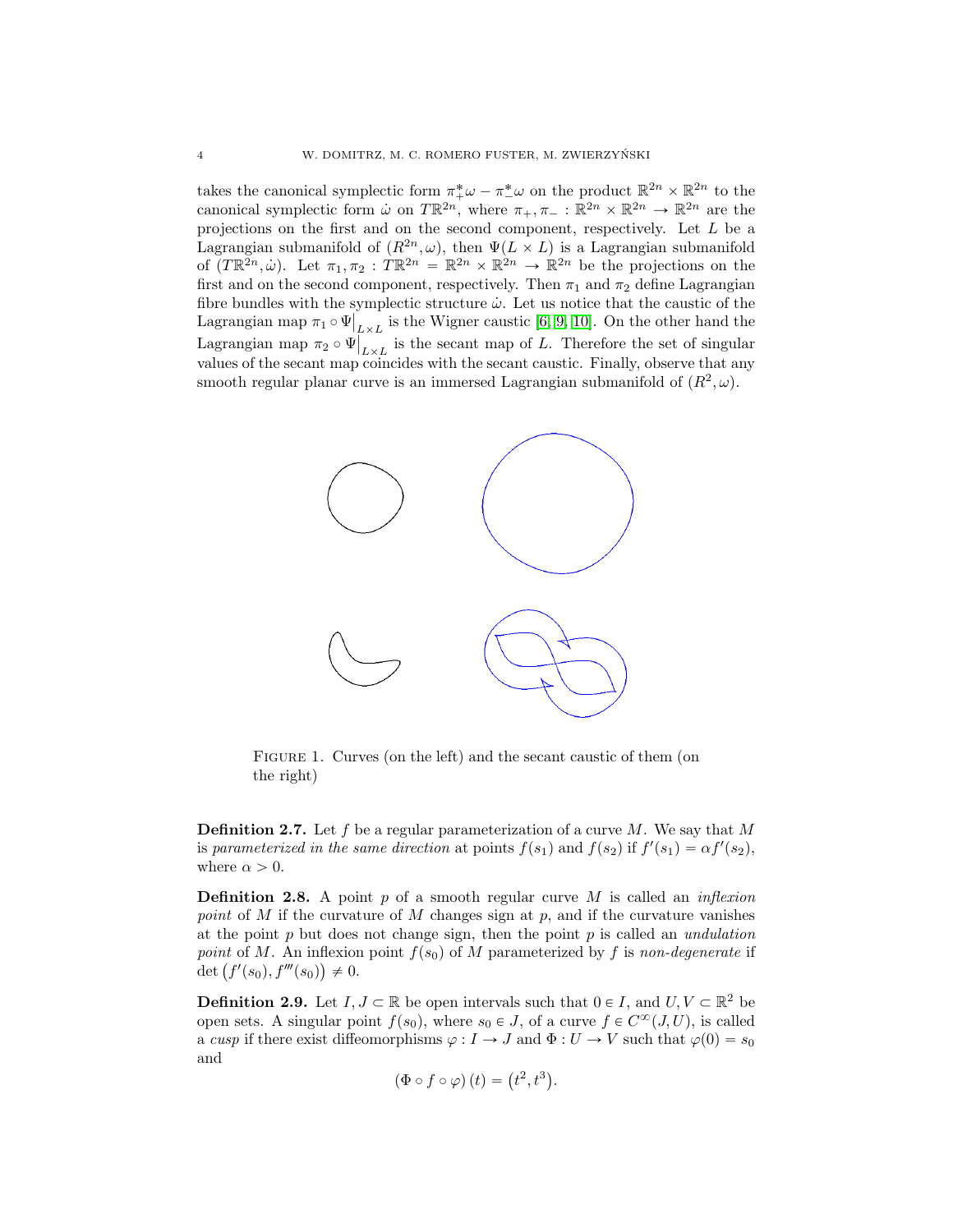Let us denote by  $\kappa_M(p)$  the signed curvature of M at p.

Let a, b be a parallel pair of M and let  $\kappa_M(b) \neq 0$ . Let  $f : (s_0, s_1) \to \mathbb{R}^2$ ,  $g:(t_0, t_1) \to \mathbb{R}^2$  be local arc length parameterizations of M nearby the points  $a, b$ such that these parameterizations are in the same direction. Then there exists a function  $t : (s_0, s_1) \rightarrow (t_0, t_1)$  such that

<span id="page-4-2"></span>(2.1) 
$$
f'(s) = g'(t(s)).
$$

By the implicit function theorem the function  $t$  is smooth and

(2.2) 
$$
t'(s) = \frac{\kappa_M(f(s))}{\kappa_M(g(t(s)))}.
$$

Then a *local natural parameterization of the secant caustic* is given in the following way

<span id="page-4-0"></span>(2.3) 
$$
\gamma_{\mathcal{SC}}(s) = f(s) - g(t(s)).
$$

Whenever we will talk about singular points of the secant caustic we will understand these points as the singular points of the parameterization given by [\(2.3\)](#page-4-0).

<span id="page-4-1"></span>**Lemma 2.10.** Let  $M$  be a closed smooth regular curve. Let  $a, b$  be a parallel pair of M, such that M is arc length parameterized at a and b in the same direction and  $\kappa_M(b) \neq 0$ . Let  $p = a - b$ . Then

(i) if p is regular, then the tangent line of  $SC(M)$  at p is parallel to the tangent lines of M at a and b,  $\kappa_M(a) \neq \kappa_M(b)$ , and the curvature of SC(M) at p is equal to

(2.4) 
$$
\kappa_{\text{SC}(M)}(p) = \frac{\kappa_M(a)|\kappa_M(b)|}{|\kappa_M(a) - \kappa_M(b)|}.
$$

(ii) if p is singular, then  $\kappa_M(a) = \kappa_M(b)$  and the point p is a cusp if and only if  $\kappa_M'(a) \neq \kappa_M'(b)$ , where ' denotes the derivative with respect to the arc length parameter.

Proof. By direct calculations using the natural parameterization of the secant caustic  $(2.3)$  we get (i). Theorem 3 in [\[24\]](#page-22-1) implies (ii).

Remark 2.11. Under the assumptions of Lemma [2.10,](#page-4-1) by direct calculations the ratio of curvatures  $\frac{\kappa_M(a)}{\kappa_M(b)}$ , where a, b is a parallel pair, is an affine invariant. Let f be the arc length parameterization of M such that  $f(s)$ ,  $f(t(s))$  are parallel pairs, where  $t(s)$  is defined by [\(2.1\)](#page-4-2). Then it is obvious that the following property

(2.5) 
$$
\frac{d}{ds} \left( \frac{\kappa_M(f(s))}{\kappa_M(f(t(s)))} \right) \neq 0
$$

does not depend on the parameterization of  $M$ . But on the other hand,

<span id="page-4-3"></span>(2.6) 
$$
\frac{d}{ds} \left( \frac{\kappa_M(f(s))}{\kappa_M(f(t(s)))} \right) = \frac{\kappa'_M(f(s))\kappa_M^2(f(t(s))) - \kappa'_M(f(t(s)))\kappa_M^2(t(s))}{\kappa_M^3(f(t(s)))},
$$

where  $'$  denotes the derivative with respect to the arc length parameterization. Thus, by [\(2.6\)](#page-4-3), a parallel pair  $f(s_0)$ ,  $f(t(s_0))$ , such that  $\kappa_M(f(s_0)) = \kappa_M(f(t(s_0)))$ and

$$
\kappa'_M(f(s_0)) \neq \kappa'_M(f(t(s_0)))
$$

is affine equivariant.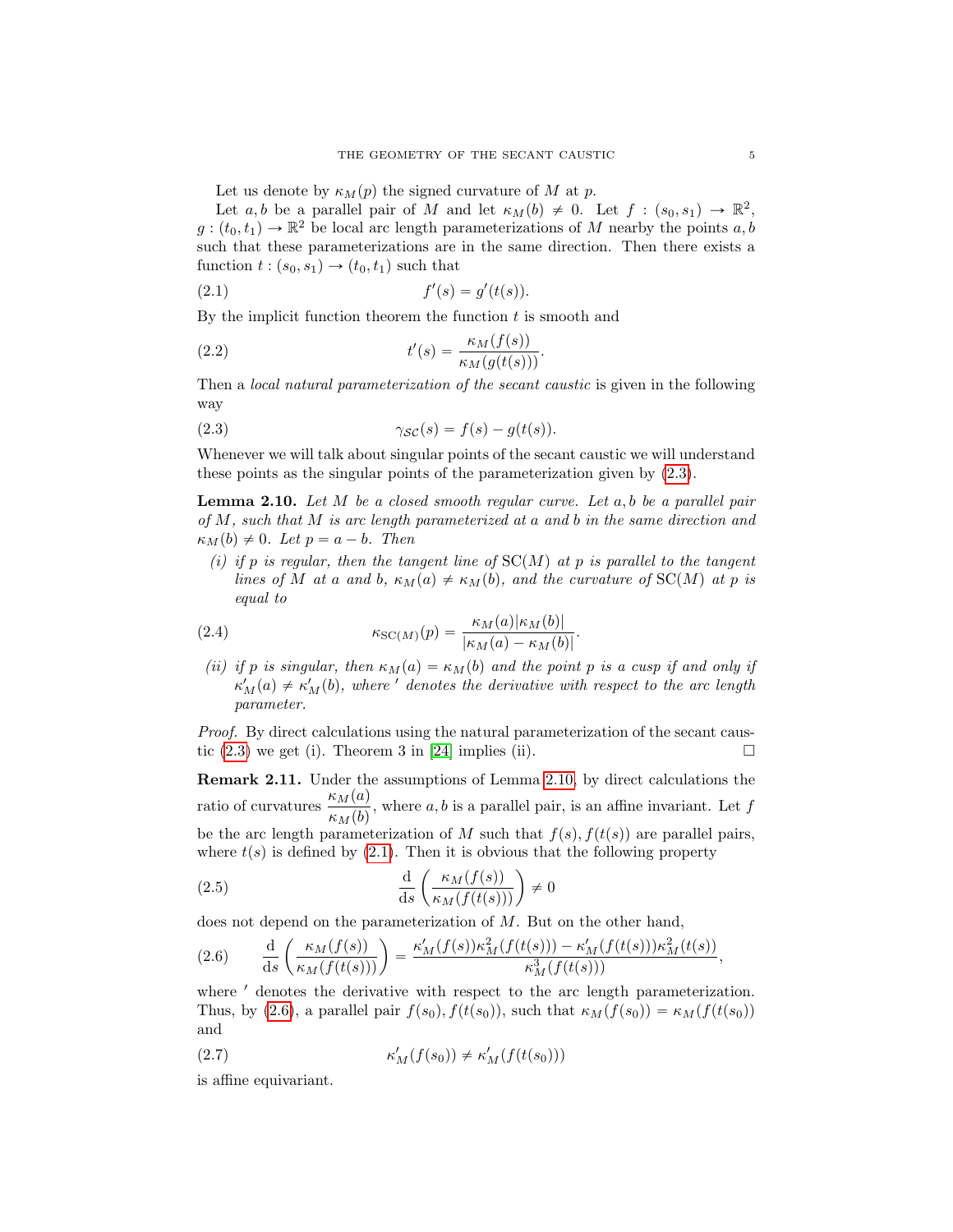Let  $C^{\infty}(S^1,\mathbb{R}^2)$  denote the topological space of  $C^{\infty}$  smooth maps from  $S^1$  to  $\mathbb{R}^2$ with the Whitney  $C^{\infty}$  topology. Similarly like in [\[12\]](#page-21-15) we will find a generic subset G of  $C^{\infty}(S^1,\mathbb{R}^2)$  such that for any curve f in G the secant caustic of f is the finite union of smooth curves with at most cusp singularities. Wherever in the paper we say the curve f is generic we mean that f belongs to  $G$  i. e. it satisfies assumptions  $(i)-(v)$  of Theorem [2.12.](#page-5-0)

<span id="page-5-0"></span>**Theorem 2.12.** Let G be the subset of  $C^{\infty}(S^1,\mathbb{R}^2)$  such that any  $f \in G$  has the following properties.

- (i) The curve f is a regular curve.
- (ii) The curve f has only non-degenerate inflexion points and it has no undulation points.
- (iii) The curve f has only transversal self crossings.
- (iv) If  $f(s_1)$ ,  $f(s_2)$  is a parallel pair of f, then at least one of  $f(s_1)$ ,  $f(s_2)$  is not an inflexion point.
- (v) If f is parameterized in the same direction at the points  $f(s_1)$  and  $f(s_2)$ , and  $\kappa_f(s_1) = \kappa_f(s_2)$ , then  $\kappa'_f(s_1) \neq \kappa'_f(s_2)$ , where  $\kappa'_f$  denotes the derivative of the curvature with respect to the arc length parameter.

Then the set G is a generic subset of the topological space  $C^{\infty}(S^1,\mathbb{R}^2)$ . Furthermore, the secant caustic of  $f \in G$  is the finite union of smooth curves with at most cusp singularities.

Proof. It is sufficient to justify that each of the properties is generic. We will use the Thom Transversality Theorems – the classic one and one for multijets (see Theorems 4.9 and 4.13 in [\[18\]](#page-22-5) for details). The set  $J_s^k(S^1,\mathbb{R}^2)$  is the s-fold k-jet Theorems 4.9 and 4.13 in [18] for details). The set  $J_s^{\kappa}(S^1,$ <br>bundle and let  $(S^1)^{(2)}$  be the set  $(S^1 \times S^1) \setminus \{(s, s) | s \in S^1\}$ .

Note that the set of 1-jets of smooth singular (i.e. not regular) closed curves is a smooth submanifold of  $J^1(S^1,\mathbb{R}^2)$  of codimension 2. Hence, the subset of  $C^{\infty}(S^1,\mathbb{R}^2)$  of regular curves is generic in  $C^{\infty}(S^1,\mathbb{R}^2)$ .

Let  $f \in C^{\infty}(S^1,\mathbb{R}^2)$  be regular. Property (ii) follows from the transversality of the map  $j^3 f : S^1 \to J^3(S^1, \mathbb{R}^2)$  to the submanifold of  $J^3(S^1, \mathbb{R}^2)$  defined as

$$
\{j^3h(s) \in J^3(S^1,\mathbb{R}^2) \, | \, h'(s) \neq 0, \det\big(h'(s),h''(s)\big) = 0\}.
$$

It is easy to calculate that this tranvsersality means that if det  $(f'(s), f''(s)) = 0$ , It is easy to calculate that this transversality means that if det  $(f'(s), f''(s)) = 0$ ,<br>then det  $(f'(s), f'''(s)) \neq 0$ , which is equivalent to the fact that an inflexion point is non-degenerate and the curve  $f$  has no undulation points (see Definition [2.8\)](#page-3-1). Therefore, Property (ii) is generic by the Thom Transversality Theorem.

One can show that the transversality of  $j_2^1 f : (S^1)^{(2)} \to J_2^1(S^1,\mathbb{R}^2)$  to the submanifold

$$
\left\{ \left( j^1 g(s_1), j^1 h(s_2) \right) \in J_2^1(S^1, \mathbb{R}^2) \, \middle| \, g'(s_1) \neq 0, h'(s_2) \neq 0, g(s_1) = h(s_2) \right\}
$$

is equivalent to the property that if  $f(s_1) = f(s_2)$  for  $s_1 \neq s_2$ , then is equivalent to the property that if  $f(s_1) = f(s_2)$  for  $s_1 \neq s_2$ , then det  $(f'(s_1), f'(s_2)) \neq 0$ . Hence, Property (iii) is generic by the Thom Transversality Theorem for multijets.

Next, let's notice that the transversality of  $j_2^2 f : (S^1)^{(2)} \to J_2^2(S^1,\mathbb{R}^2)$  to the sumbanifold )

$$
\left\{ \left( j^{2}g(s_{1}), j^{2}h(s_{2}) \right) \in J_{2}^{2}(S^{1}, \mathbb{R}^{2}) \, \middle| \, g'(s_{1}) \neq 0, h'(s_{2}) \neq 0, \det \left( g'(s_{1}), h'(s_{2}) \right) = 0 \right\}
$$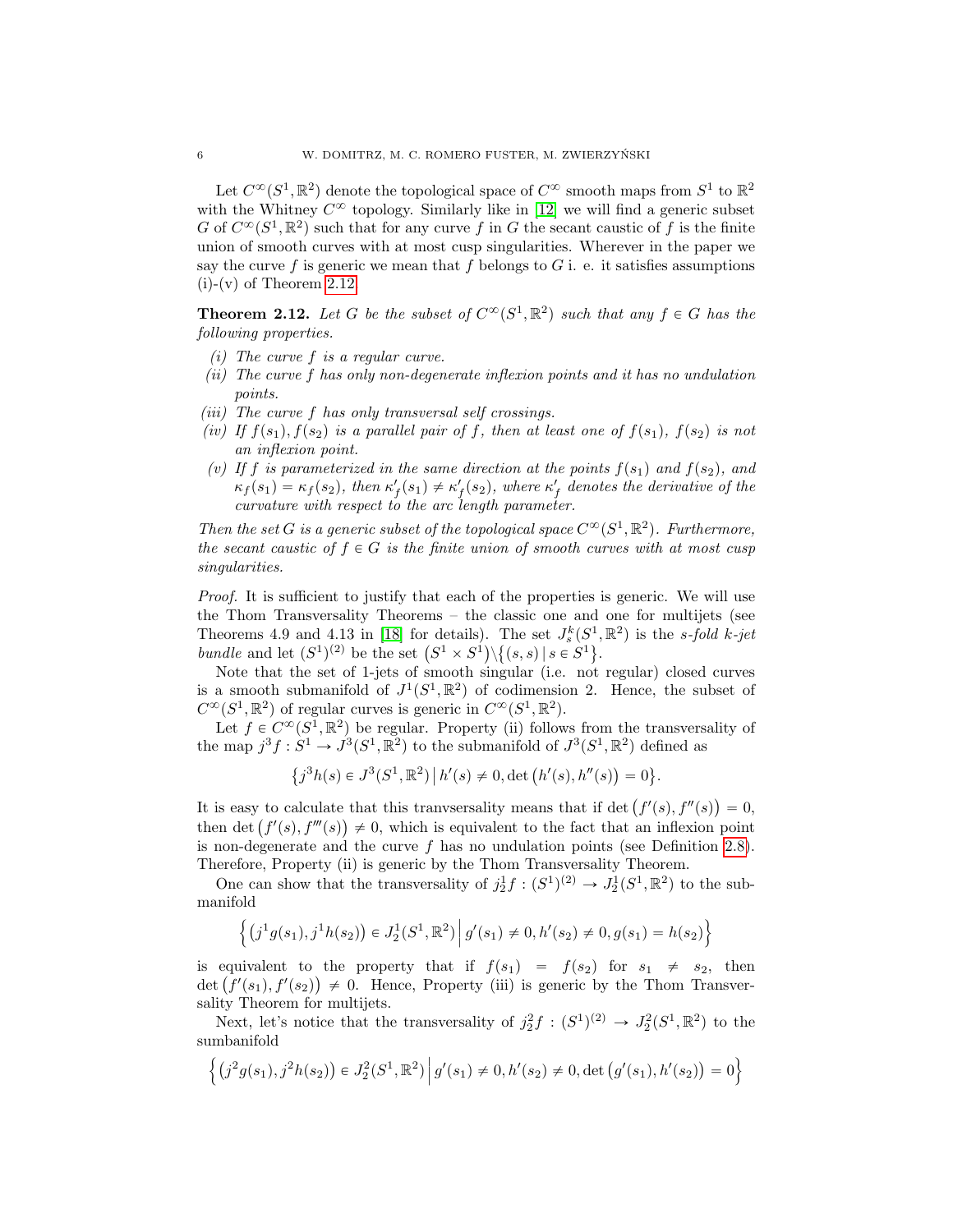means that if det  $(f'(s_1), f'(s_2)) = 0$  for  $s_1 \neq s_2$ , then  $\kappa_f^2(s_1) + \kappa_f^2(s_2) > 0$ . Therefore, Property (iv) is generic.

Now, let's assume that  $f$  satisfies Property (iv). By direct calculations one can show that transversality of  $j_2^3 f : (S^1)^{(2)} \to J_2^3 (S^1, \mathbb{R}^2)$  to the submanifold

$$
\left\{ (j^3 g(s_1), j^3 h(s_2)) \in J_2^3(S^1, \mathbb{R}^2) \middle| \det (g'(s_1), h'(s_2)) = 0, g'(s_1) \neq 0, h'(s_2) \neq 0, g'(s_1) \cdot h'(s_2) > 0, \kappa_g(s_1) = \kappa_h(s_2) \right\}
$$

means exactly that the function f satisfies Property (v), which ends the proof.  $\Box$ 

Note that any generic curve satisfies the assumptions of Proposition [2.13.](#page-6-0)

<span id="page-6-0"></span>**Proposition 2.13.** Let M be a smooth regular closed curve. If M has only nondegenerate inflexion points and no undulation points, then the rotation number of M and the number of inflexion points of f are finite.

*Proof.* Let us assume that f has only non-degenerate inflexion points and no undulation points. We will show that the number of inflexion points of  $f$  is finite. Contrary to what we want to prove, suppose that the number of these points is not finite. Therefore, we can choose a sequence  $\{s_n\}$  of non-degenerate inflexion points such that  $s_n \to s_0$ . Since<br>det  $(f'(s_0))$ 

$$
\det (f'(s_0), f''(s_0)) = \lim_{n \to \infty} \det (f'(s_n), f''(s_n)) = 0,
$$

the point  $f(s_0)$  is also a non-degenerate inflexion point. Hence,

$$
\det(f'(s_0), f'''(s_0)) = \lim_{n \to \infty} \frac{1}{s_n - s_0} \det(f'(s_0), f''(s_n) - f''(s_0)) =
$$
  
= 
$$
\lim_{n \to \infty} \det\left(\frac{f'(s_0) - f'(s_n)}{s_n - s_0}, f''(s_n)\right) = -\det\left(f''(s_0), f''(s_0)\right) = 0,
$$

which is a contradiction.

Let the rotation number of  $f$  be infinite and let  $f$  be the arclength parameterization. Then, for every angle  $\psi \in [0, 2\pi)$ , we can find a sequence  $\{s_n^{\psi}\}\$  such that  $s_n^{\psi} \to$  $s_0^{\psi}, f'(s_n^{\psi}) = (\cos \psi, \sin \psi), \text{ and } f''(s_n^{\psi}) = \kappa(s_n^{\psi})(-\sin \psi, \cos \psi).$  Since  $f', f'', \kappa$  are continuous, we get that  $f'(s_0^{\psi}) = (\cos \psi, \sin \psi)$  and  $f''(s_0^{\psi}) = \kappa(s_0^{\psi})(-\sin \psi, \cos \psi)$ . Next, let's notice that

$$
\kappa(s_0^{\psi}) = \det \left( f'(s_0^{\psi}), f''(s_0^{\psi}) \right) = \lim_{n \to \infty} \frac{1}{s_n^{\psi} - s_0^{\psi}} \det \left( f'(s_0^{\psi}), f'(s_n^{\psi}) - f'(s_0^{\psi}) \right) = 0.
$$

Therefore, for each  $\psi \in [0, 2\pi)$  there exists  $s_0^{\psi}$  such that  $f(s_0^{\psi})$  is an inflexion point. Since f has only finite number of inflexion points, we get that  $s_0^{\psi_1} = s_0^{\psi_2}$  for some  $\psi_1 \neq \psi_2$ . But then

$$
f'(s_0^{\psi_1}) = (\cos \psi_1, \sin \psi_1) = (\cos \psi_2, \sin \psi_2) = f'(s_0^{\psi_2}),
$$

which is impossible. Therefore, the rotation number of  $f$  is finite.  $\Box$ 

By genericity of a curve and by Lemma [2.10\(](#page-4-1)i) we get the following proposition.

<span id="page-6-1"></span>**Proposition 2.14.** Let  $a, b$  be a parallel pair of a generic regular closed curve  $M$ . Then  $a - b$  and  $b - a$  are inflexion points of  $SC(M)$  if and only if one of a, b is an inflexion point of M.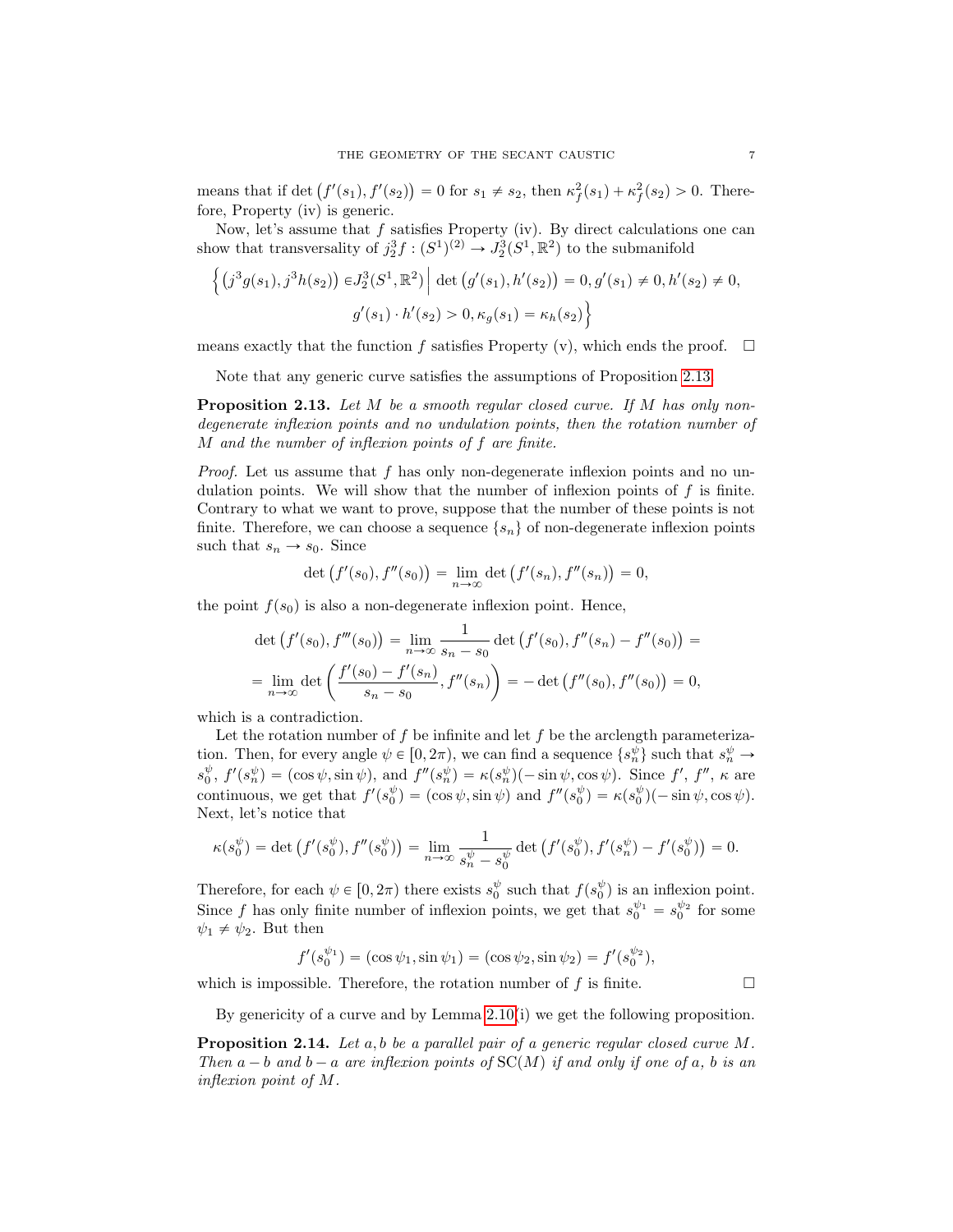**Definition 2.15.** We say that a point c is a center of symmetry of a curve  $M$  if for any point a in M the point  $2c - a$  belongs to M.

<span id="page-7-0"></span>**Proposition 2.16.** Given a closed regular curve M, the origin of  $\mathbb{R}^2$  is the center of symmetry of the secant caustic  $SC(M)$ .

*Proof.* Let a, b be a parallel pair of M. Then  $a - b$  and  $b - a$  belong to  $SC(M)$  and it is easy to see that **0** is the center of symmetry of  $SC(M)$ .

Proposition [2.16](#page-7-0) implies the following corollary.

<span id="page-7-1"></span>**Corollary 2.17.** If M is a generic closed regular curve, then the number of cusps and the number of inflexion points of  $SC(M)$  are even.

Later we will show that Corollary [2.17](#page-7-1) still holds for each branch of the secant caustic of a planar curve – see Theorems [3.16](#page-14-0) and [3.20.](#page-16-0)

<span id="page-7-2"></span>**Definition 2.18.** Let  $a, b$  be a parallel pair of M and assume that a and b are not inflexion points. Let  $\tau_p$  denote the translation by a vector  $p \in \mathbb{R}^2$ . Then we say that  $M$  is curved in the same side at a and  $b$  (respectively curved in the different sides at a and b) if the germs of the curves M and  $\tau_{a-b}(M)$  at  $a = \tau_{a-b}(b)$  are on the same side (respectively on the different sides) of the tangent line to  $M$  at  $a$ .

We illustrate Definition [2.18](#page-7-2) in Fig. [2.](#page-7-3)



<span id="page-7-3"></span>FIGURE 2. (i) A curve curved in the different sides at a parallel pair  $a, b$ , (ii) a curve curved in the same side at a parallel pair  $a, b$ 

By Lemma [2.10](#page-4-1) and Definition [2.18](#page-7-2) we obtain the following.

<span id="page-7-4"></span>**Proposition 2.19.** Let a, b be a parallel pair of M. The curve  $SC(M)$  is singular at the point  $a - b$  if and only if M is curved in the same side at a, b and  $|\kappa_M(a)| =$  $|\kappa_M(b)|.$ 

Let us notice that in the case of the Wigner caustic we have a similar result to Proposition [2.19,](#page-7-4) but we have to replace the phrase "curved in the same side" by "curved in the different sides" [\[12\]](#page-21-15).

The Centre Symmetry Set of a curve  $M$  has an asymptote if and only if  $M$  is curved in the same side at a parallel pair a, b, and  $|\kappa_M(a)| = |\kappa_M(b)|$  [\[15\]](#page-21-12). Therefore, we have the following remark.

**Remark 2.20.** A parallel pair  $a, b$  of a curve M gives rise to a singular point of the secant caustic if and only if the Centre Symmetry Set has an asymptote.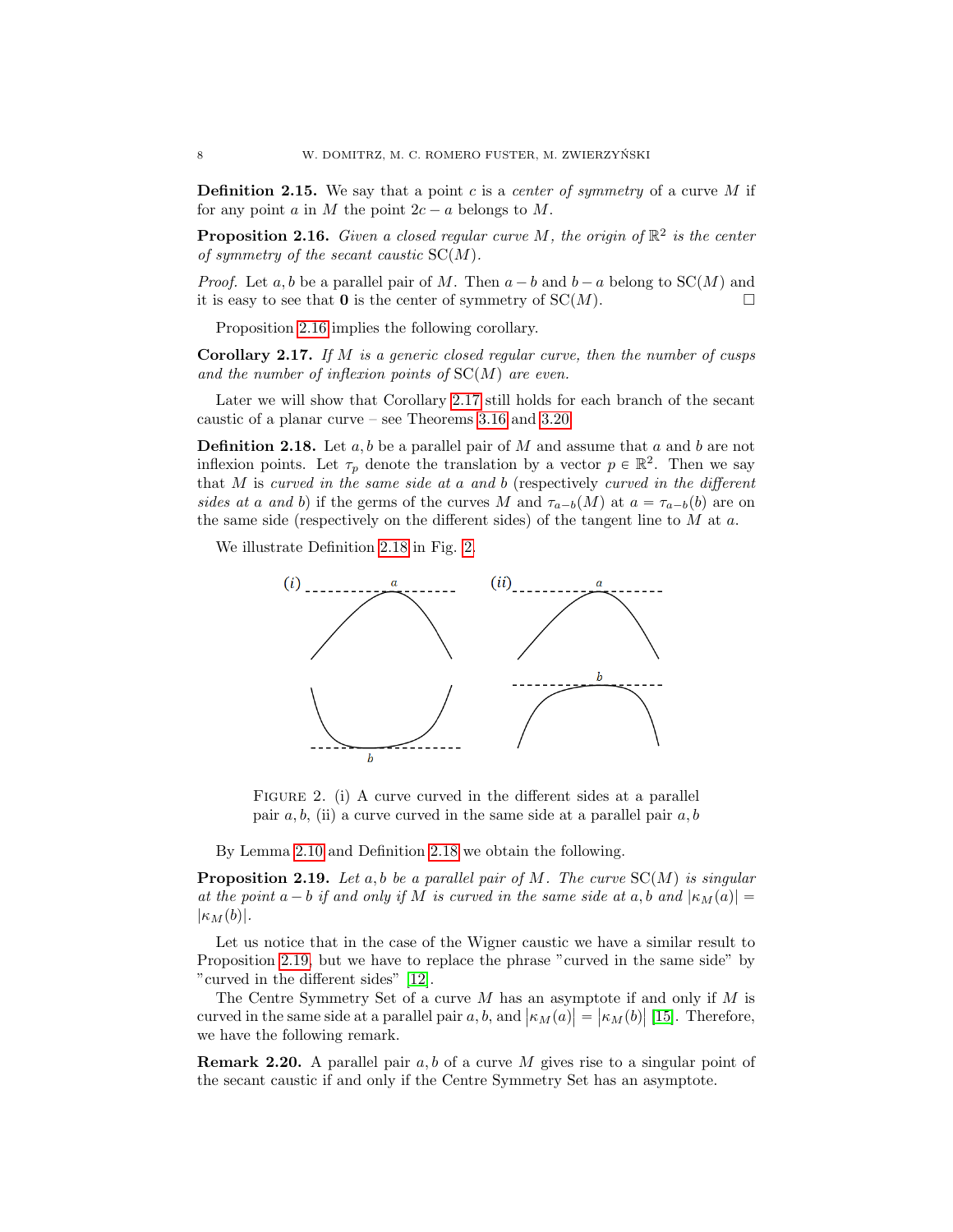<span id="page-8-0"></span>Proposition 2.21. Let M be a regular closed curve. At an inflexion point of M the set  $SC(M)$  passes through the origin.

Proof. It is a consequence of the definition of the secant caustic and the fact that nearby an inflexion point  $p$  of a curve  $M$  there exist sequences of parallel pair approaching p from the different sides.  $\square$ 

Remark 2.22. Generically the reciprocal of Proposition [2.21](#page-8-0) is true by Theorem [2.12\(](#page-5-0)ii).

**Proposition 2.23.** Let M be a generic oval. Then for a generic  $\lambda \neq \frac{1}{2}$  we have:  $E_{\lambda}(SC(M)) = SC(E_{\lambda}(M)).$ 

*Proof.* Since for each parallel pair  $a, b$  of  $M$ , the curve  $M$  is curved in the different sides at  $a, b$ , we get from Proposition [2.19](#page-7-4) that the set  $SC(M)$  is an oval. Let us notice that for a generic  $\lambda \neq \frac{1}{2}$  the set  $E_{\lambda}(M)$  is a piecewise regular curve with at most cusp singularities [\[17\]](#page-21-14). Hence we have well defined tangent line at any point of  $E_\lambda(M)$  and at any point of  $SC(M)$  (see also Definition [3.17\)](#page-15-0).

One can check that both  $E_{\lambda}(SC(M))$  and  $SC(E_{\lambda}(M))$  are equal to the following set: 

$$
\{(2\lambda - 1)(a - b) \mid a, b \text{ is a parallel pair of } M\}.
$$

 $\Box$ 

<span id="page-8-2"></span>**Theorem 2.24.** Let P, Q be embedded curves with end points  $p_0, p_1$  and  $q_0, q_1$ respectively and suppose that:

- (i) The points  $p_i, q_i$  form a parallel pair for  $i = 0, 1$ ,
- (ii) For every  $q \in \mathcal{Q}$ , there exists  $p \in \mathcal{P}$  such that p, q is a parallel pair and if  $p_i, q$ is a parallel pair then  $q = q_i$  for  $i = 0, 1$ ,
- (iii)  $\kappa_{\mathcal{P}}(p) > 0$  for  $p \neq p_0$ ,  $\kappa_{\mathcal{Q}}(q_0) > 0$  and  $\kappa_{\mathcal{Q}}(q_1) \geq 0$ ,
- (iv) P, Q are curved in the same side at parallel pairs p, q close to  $p_0$ ,  $q_0$  and  $p_1$ ,  $q_1$ , respectively.

Then, provided the curvatures of  $P$  and  $Q$  satisfy the following condition ¯  $\eta$  $\overline{a}$ 

<span id="page-8-1"></span>(2.8) 
$$
\left(\kappa_{\mathcal{Q}}(q_0)-\kappa_{\mathcal{P}}(p_0)\right)\cdot\left(\kappa_{\mathcal{Q}}(q_1)-\kappa_{\mathcal{P}}(p_1)\right)<0,
$$

the secant caustic of  $P \cup Q$  has at least two singular points.

Proof. We shall use the method of the proof of Proposition 3.3 in [\[14\]](#page-21-11) Let us assume that  $\kappa_{\mathcal{P}}(p_0) > 0$ .

Let  $g: [t_0, t_1] \to \mathbb{R}^2, f: [s_0, s_1] \to \mathbb{R}^2$  be the arc length parameterizations of P, Q, respectively. From (ii)-(iii) we have that there exists a function  $t : [s_0, s_1] \rightarrow$  $[t_0, t_1]$  such that

(2.9) 
$$
f'(s) = g'(t(s)).
$$

By the implicit function theorem the function t is smooth and  $t'(s) = \frac{\kappa_{\mathcal{Q}}(f(s))}{\kappa_{\mathcal{P}}(g(t(s)))}$ . From [\(2.8\)](#page-8-1) we obtain that  $(t'(s_0) - 1) \cdot (t'(s_1) - 1) < 0$ . Therefore by Darboux

Theorem, there exists  $s \in (s_0, s_1)$  such that  $t'(s) = 1$ . Finally, from Proposition [2.19](#page-7-4) we get that the points  $f(s) - g(t(s))$  and  $g(t(s)) - f(s)$  are singular points of SC  $(\mathcal{P} \cup \mathcal{Q})$ , which ends the proof in the case that  $\kappa_{\mathcal{P}}(p_0) > 0$ 

If we assume that  $\kappa_{\mathcal{P}}(p_0) = 0$ , then the proof is similar except that the domain of the function  $t'$  is  $(s_0, s_1]$ . Thus we replace  $t'(s_0)$  by the limit of  $t'$  at  $s_0$ .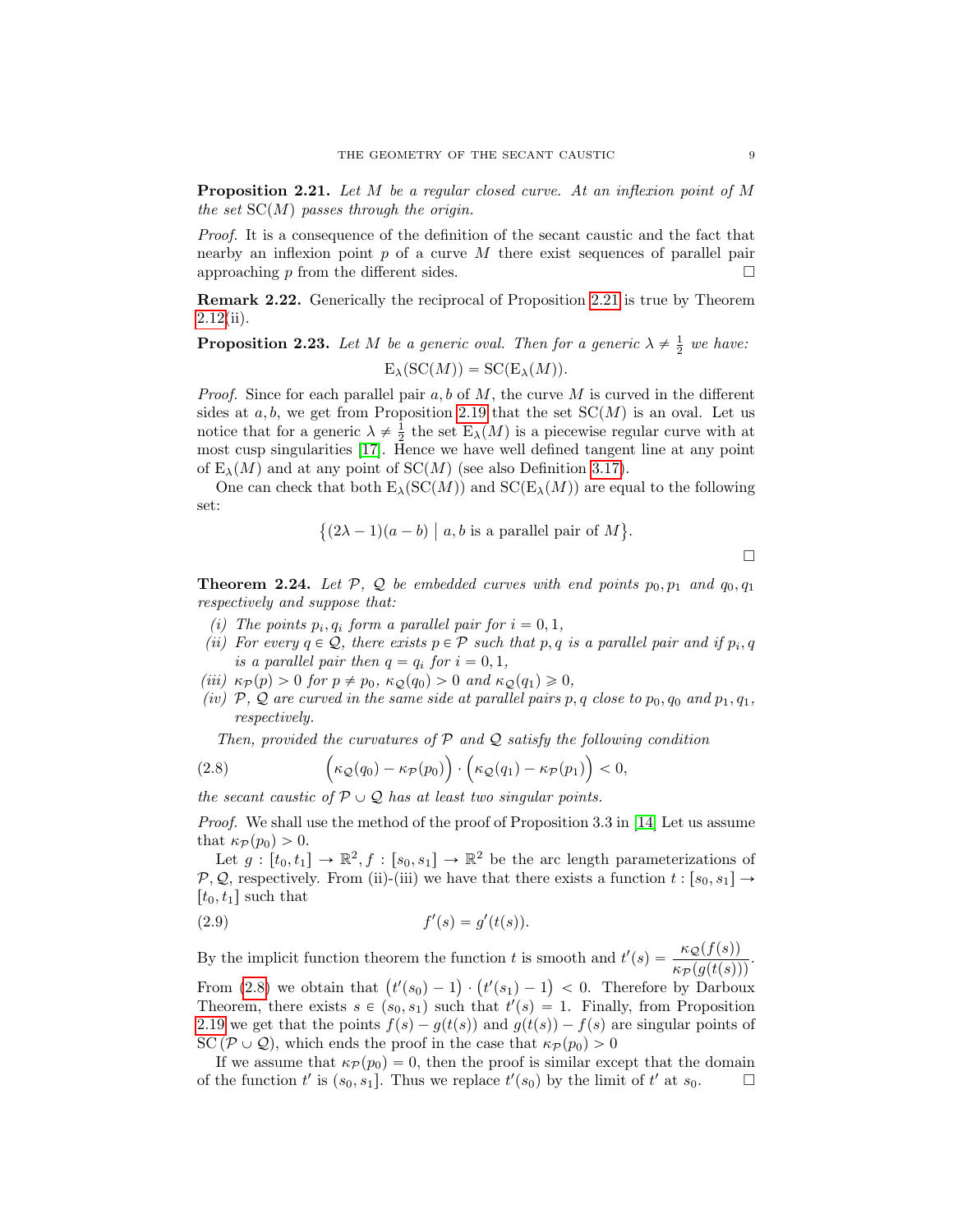In Fig. [3](#page-9-0) we illustrate two curves satisfying the assumptions of Theorem [2.24.](#page-8-2)



<span id="page-9-0"></span>FIGURE 3. Arcs satisfying assumptions of Theorem [2.24](#page-8-2)

<span id="page-9-1"></span>**Corollary 2.25.** Under the assumptions (i)–(iv) of Theorem [2.24,](#page-8-2) provided  $\kappa_P(p_0)$  =  $\kappa_{\mathcal{Q}}(q_1) = 0$  the secant caustic of  $\mathcal{P} \cup \mathcal{Q}$  has at least two singular points.

The result of Corollary [2.25](#page-9-1) is illustrated in Fig. [4.](#page-9-2)



<span id="page-9-2"></span>FIGURE 4. A curve M (on the left) and  $SC(M)$  (on the right)

In what follows, we shall denote the translation by a vector v as  $\tau_v$ .

<span id="page-9-3"></span>**Theorem 2.26.** Let P and Q be embedded regular curves with endpoints  $p_0$ ,  $p_1$ and  $q_0$ ,  $q_1$ , respectively. Let  $l_0$  be a line through  $q_0$  parallel to  $T_{q_1}Q$ ,  $l_q$  be a line through  $q_1$  parallel to  $T_{q_0}Q$  and  $l'_p$  be a line through  $\tau_{q_0-p_0}(p_1)$  parallel to  $T_{q_0}Q$ . Denote  $c = l'_p \cap T_{q_1} \mathcal{Q}, b_0 = l_0 \cap l'_p$  and  $b_1 = T_{q_0} \mathcal{Q} \cap T_{q_1} \mathcal{Q}$  and let us assume that

- (i)  $T_{p_i} \mathcal{P} || T_{q_i} \mathcal{Q}$  for  $i = 0, 1$ . (ii) The curvatures of  $P$  and  $Q$  are positive.
- (iii) The absolute values of rotation number of  $P$  and  $Q$  are the same and smaller
	- than  $\frac{1}{2}$ .
- (iv) For every point  $p \in \mathcal{P}$ , there exists a point  $q \in \mathcal{Q}$  and for every point  $q \in \mathcal{Q}$ there exists a point  $p \in \mathcal{P}$ , such that p, q is a parallel pair.
- (v) P and Q are curved in the same side at every parallel pair p, q such that  $p \in \mathcal{P}$ and  $q \in \mathcal{Q}$ .

Let  $\rho_{\text{max}}$  (respectively  $\rho_{\text{min}}$ ) be the maximum (respectively minimum) of the set

$$
\left\{\frac{c-b_1}{q_1-b_1}, \frac{c-b_0}{\tau_{q_0-p_0}(p_1)-b_0}\right\}.
$$

Then provided  $\rho_{\text{max}} < 1$  or  $\rho_{\text{min}} > 1$ , the secant caustic of  $P \cup Q$  has at least two singular points.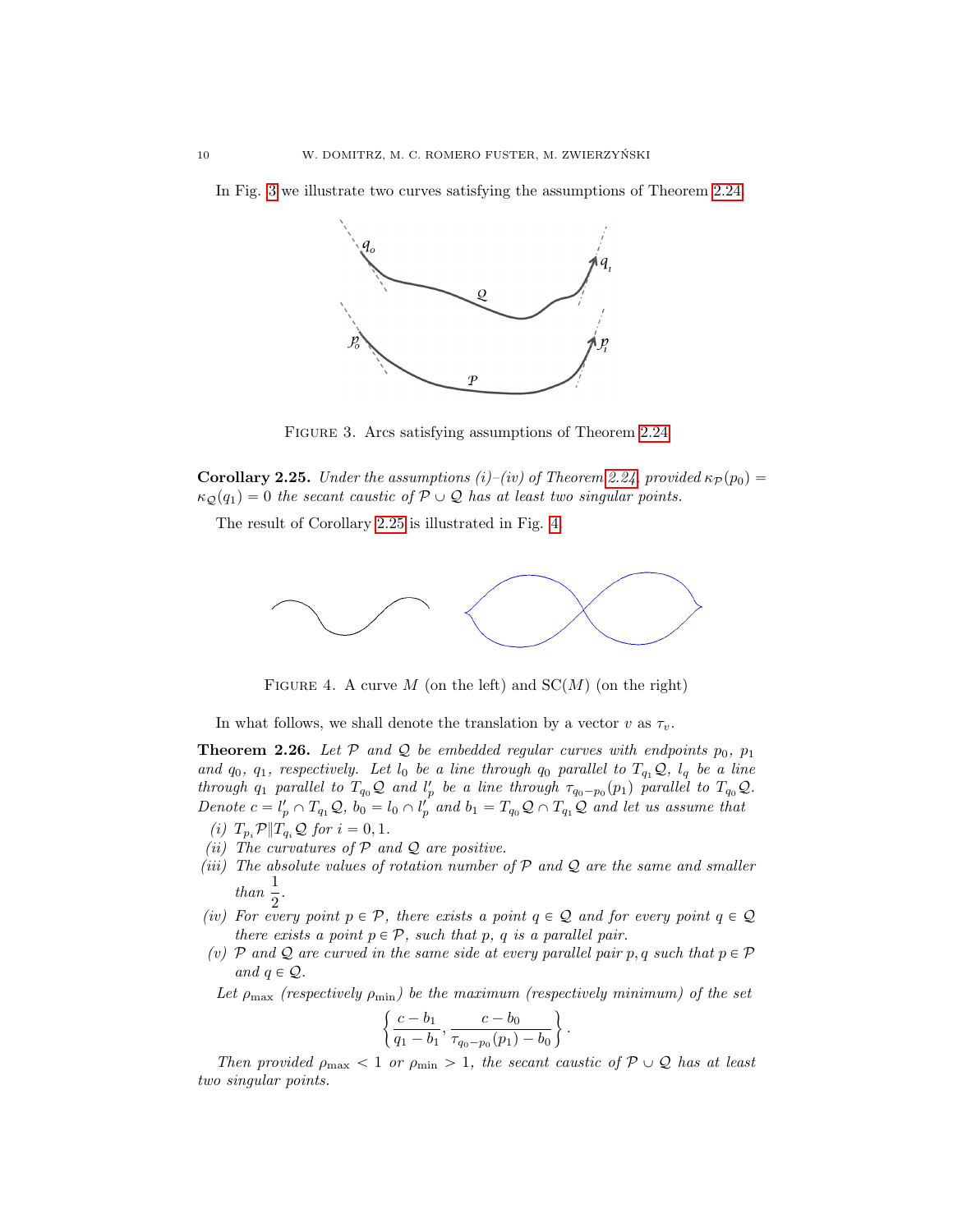*Proof.* We shall use the method of the proof of Proposition 3.7 in [\[14\]](#page-21-11). Let us consider the case  $\rho_{\text{max}} < 1$ , the proof of the case  $\rho_{\text{min}} > 1$  is similar.

Let  $A: \mathbb{R}^2 \to \mathbb{R}^2$  be an affine transformation taking the parallelogram bounded by  $T_{q_0}\mathcal{Q}, l_q, l_0 \tau_{q_0-p_0}(T_{p_1}\mathcal{P})$  to the unit square. Let  $\mathcal{P}' = A(\tau_{q_0-p_0}(\mathcal{P}))$  and  $\mathcal{Q}' = A(\mathcal{Q})$  (see Fig. [5\)](#page-10-0). It is enough to show that  $SC(\mathcal{P}' \cup \mathcal{Q}')$  has at least two singular points. We shall take the coordinate system described in Fig. [5\(](#page-10-0)ii).

Let  $L_{\mathcal{P}'}, L_{\mathcal{Q}'}$  be the lengths of  $\mathcal{P}'$  and  $\mathcal{Q}'$  respectively and take arc length parameterizations of P' and Q', respectively given by  $[0, L_{\mathcal{P}'}] \ni s \mapsto f(s) = (f_1(s), f_2(s))$ and  $[0, L_{\mathcal{Q}'}] \ni t \to g(t) = (g_1(t), g_2(t))$ , such that  $f(0) = g(0) = (0, 0)$  and  $g(L_{\mathcal{Q}}) = (g_1(L_{\mathcal{Q}}), 1)$ , where  $0 < g_1(L_{\mathcal{Q}}) \le \rho_{\text{max}}$  and  $f(L_{\mathcal{P}}) = (1, f_2(L_{\mathcal{P}}))$ , where  $0 < f_2(L_{\mathcal{P}'} ) \leqslant \rho_{\max}.$ 



<span id="page-10-0"></span>FIGURE 5. Arcs satisfying assumptions of Theorem [2.26](#page-9-3)

By the implicit function theorem we get that there exists a function  $t : [0, L_{\mathcal{P}}] \rightarrow$  $[0, L_{\mathcal{Q}'}]$  such that

<span id="page-10-1"></span>(2.10) 
$$
\frac{\mathrm{d}f}{\mathrm{d}s}(s) = \frac{\mathrm{d}g}{\mathrm{d}t}(t(s)).
$$

This implies that  $f(s)$ ,  $g(t(s))$  is a parallel pair. By [\(2.10\)](#page-10-1) we get that  $t'(s)$  $\frac{\kappa_{\mathcal{P}'}(f(s))}{\kappa_{\mathcal{Q}'}(g(t(s)))}$ . Now from Proposition [2.19](#page-7-4) we have that the set  $SC(\mathcal{P'} \cup \mathcal{Q'})$  is singular if  $\frac{\kappa_{\mathcal{P}'}(f(s))}{\kappa_{\mathcal{Q}'}(g(t(s)))} = 1$  for some  $s \in [0, L_{\mathcal{P}'}]$ . Thus we need to show that  $t'(s) = 1$  for some  $s \in [0, L_{\mathcal{P}}]$ . Let us assume that  $t'(s) \neq 1$  for all  $s \in [0, L_{\mathcal{P}}]$ . By  $(2.10)$  we get that

<span id="page-10-2"></span>(2.11)

$$
g(t_e) - g(0) = \int_0^{L_{\mathcal{Q}'}} \frac{dg}{dt}(t) dt = \int_0^{L_{\mathcal{P}'}} t'(s) \frac{dg}{dt}(t(s)) ds = \int_0^{L_{\mathcal{P}'}} t'(s) \frac{df}{ds}(s) ds.
$$

Let us assume that  $t'(s) > 1$  for all  $s \in [0, L_{\mathcal{P}'}]$ . At the first component of  $(2.11)$ we have

$$
g_1(L_{\mathcal{Q}'}) = \int_0^{L_{\mathcal{P}'}} t'(s) \frac{\mathrm{d}f_1}{\mathrm{d}s}(s) \, \mathrm{d}s > \int_0^{L_{\mathcal{P}'}} 1 \cdot \frac{\mathrm{d}f_1}{\mathrm{d}s}(s) \, \mathrm{d}s = 1.
$$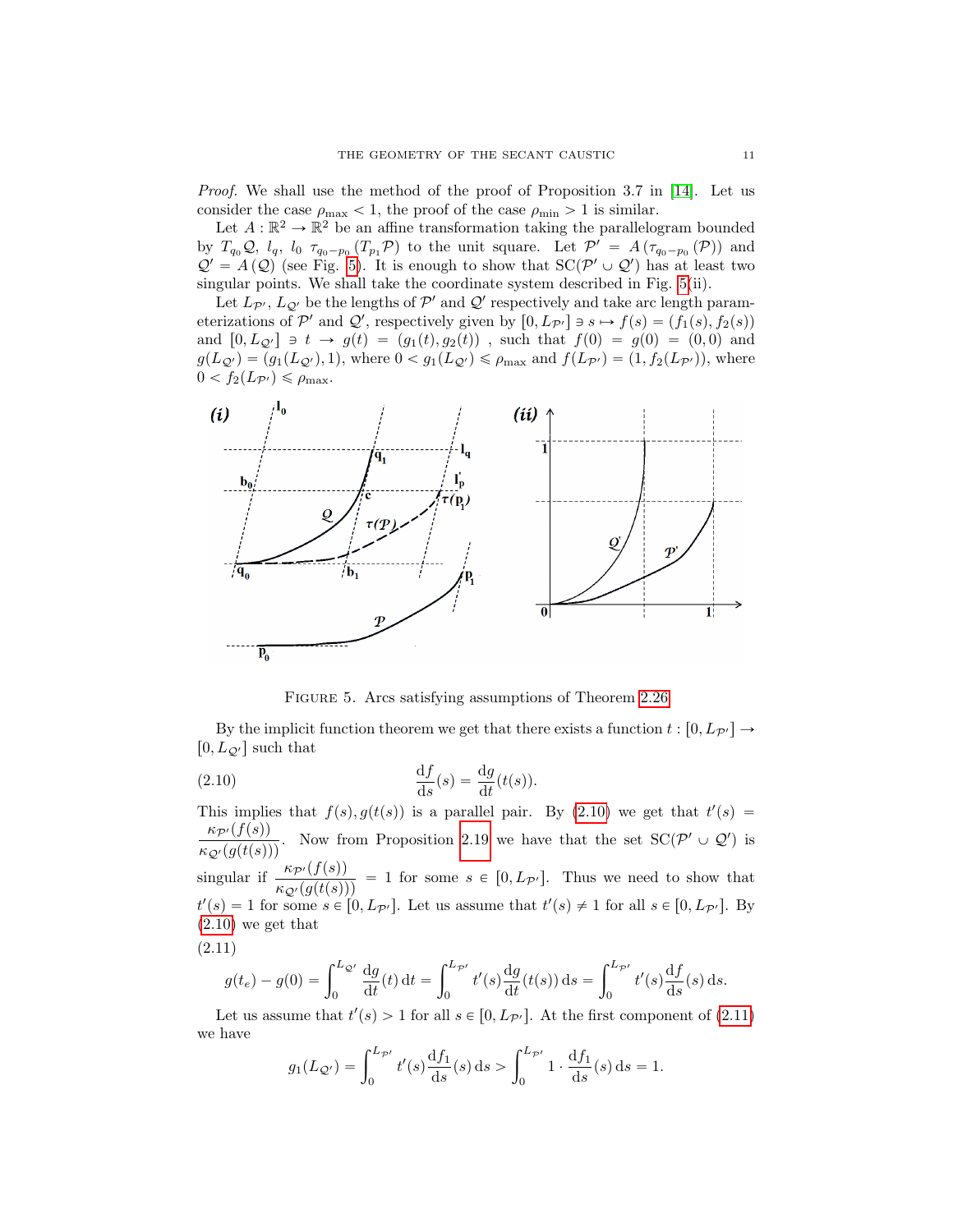Then  $g_1(L_{\mathcal{Q}'}) > 1$  which is impossible.

If we assume that  $t'(s) < 1$  for all  $s \in [0, L_{\mathcal{P}'}]$ , we obtain in a similar way that  $1 < f_2(L_{\mathcal{P}'})$ , which is also impossible.

Therefore both  $f(s) - g(t(s))$  and  $g(t(s)) - f(s)$  are singular points of SC(P'  $\cup$  $Q'$ ). ).  $\qquad \qquad \Box$ 

## 3. An algorithm to describe the geometry of the branches of the secant caustic

Let  $M$  be a generic regular closed curve. The secant caustic of  $M$  is a union of smooth parametrized curves. Each of these curves we will be called a *smooth branch* of  $SC(M)$ . We illustrate a non-convex curve M and different smooth branches of  $SC(M)$  in Fig. [6.](#page-11-0)



<span id="page-11-0"></span>FIGURE 6. (i) A non-convex curve M with four inflexion points, (ii) SC(M), (iii) a smooth branch of SC(M), (iv)-(v) smooth branches of  $SC(M)$  passing through the origin (the marked point), (vi) two smooth branches of  $SC(M)$ 

We assume along this section that  $M$  is a generic regular closed curve. We shall adapt an algorithm that describes the geometry of smooth branches of affine equidistants to the case of the secant caustic (see Section 3 in [\[12\]](#page-21-15) for details).

**Definition 3.1.** Let  $S^1 \ni s \mapsto f(s) \in \mathbb{R}^2$  be a parameterization of a smooth closed curve M, such that  $f(0)$  is not an inflexion point. A function  $\varphi_M : S^1 \to [0, \pi]$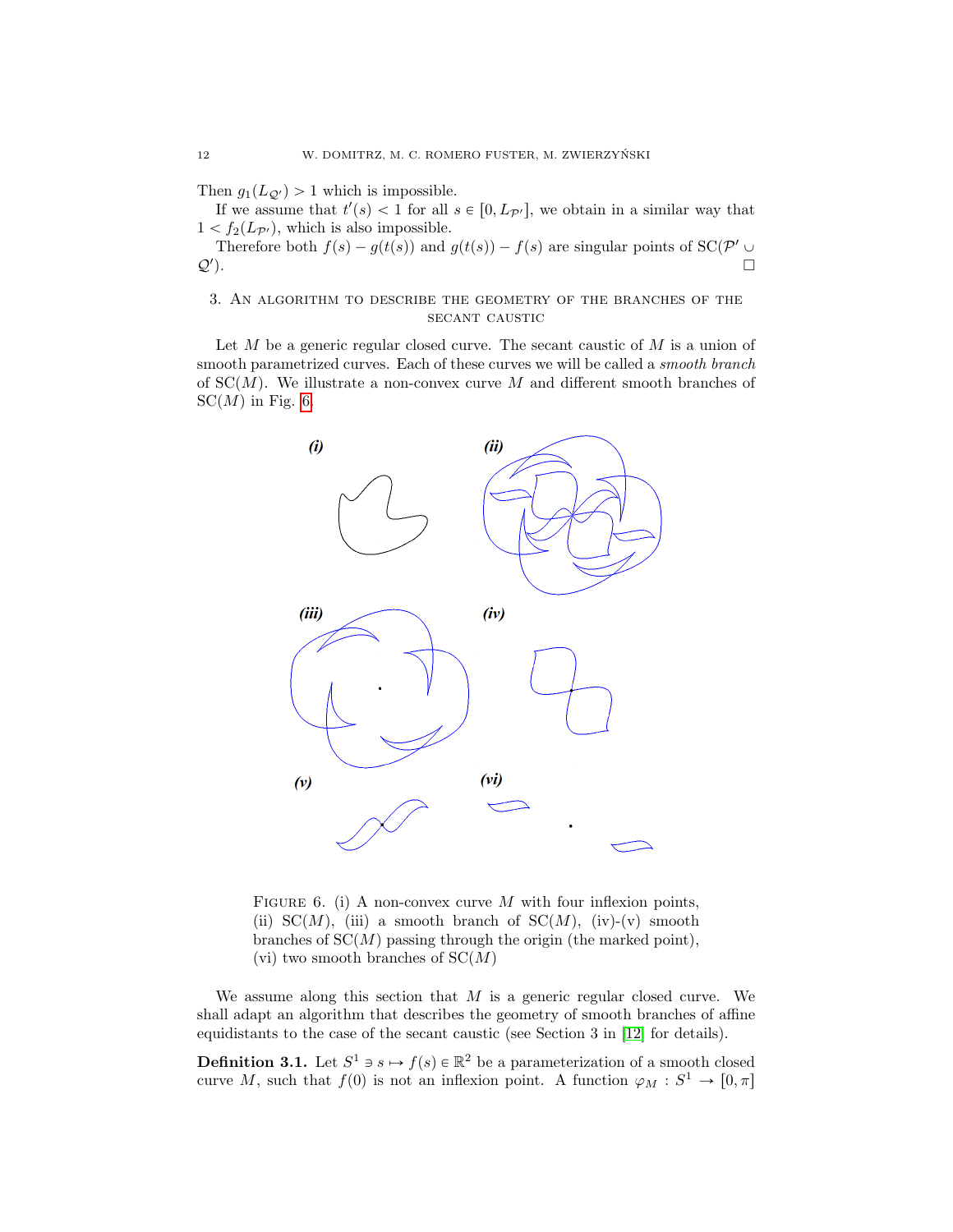is called an *angle function of* M if  $\varphi_M(s)$  is the oriented angle between  $f'(s)$  and  $f'(0)$  modulo π. In this sense the set  $[0, π]$  is  $S<sup>1</sup>$  with identification modulo π.

**Definition 3.2.** A point  $\varphi$  in  $S^1$  is a *local extremum* of  $\varphi_M$  if there exists s in  $S^1$ such that  $\varphi_M(s) = \varphi, \varphi'_M(s) = 0, \varphi''_M(s) \neq 0$ . The local extremum  $\varphi$  of  $\varphi_M$  is a local maximum (respectively minimum) if  $\varphi''_M(s) < 0$  (respectively  $\varphi''_M(s) > 0$ ). We denote by  $\mathcal{M}(\varphi_M)$  the set of local extrema of  $\varphi_M$ .



<span id="page-12-0"></span>FIGURE 7. (i) A closed regular curve M with points  $f(s_i)$  and tangent lines to  $M$  at these points, (ii) a graph of the angle function  $\varphi_M$  with  $\varphi_i$  and  $s_i$  values

It is easy to see that if  $f$  is the arc length parameterization of a generic regular closed curve M then  $f(s_1)$ ,  $f(s_2)$  is a parallel pair of M if and only if  $\varphi_M(s_1) =$  $\varphi_M(s_2)$ . Furthermore M has an inflexion point at  $f(s_0)$  if and only if  $\varphi_M(s_0)$  is a local extremum. The function  $\varphi_M$  has an even number of local extrema. After the local maximum the next extremum is a local minimum, and vice versa.

**Definition 3.3.** The set of local extrema  $\mathcal{M}(\varphi_M) = {\varphi_0, \varphi_1, \ldots, \varphi_{2n-1}}$  with the order compatible with the orientation of  $S^1 = \varphi_M(S^1)$  will be called a sequence of local extrema.

**Definition 3.4.** The *sequence*  $S_M$  of parallel points is defined as the subset  $\varphi_M^{-1}(\mathcal{M}(\varphi_M)) = \{s_0, s_1, \ldots, s_{m-1}\},$  provided  $\mathcal{M}(\varphi_M)$  is not empty; otherwise we shall take  $\{s_0, s_1, \ldots, s_{m-1}\} = \varphi_M^{-1}(\varphi_M(0))$ . The points of  $\mathcal{S}_M$  are ordered according to the orientation of M.

In Fig. [7](#page-12-0) we illustrate an example of a closed regular curve  $M$  with corresponding angle function  $\varphi_M$ .

We observe that the number of elements in the sequence  $\mathcal{S}_M$  is even (see Propo-sition 3.7 in [\[12\]](#page-21-15)). For the remaining part of this section we set  $2m = \#\mathcal{S}_M$ .

We define

$$
\mathbf{m}_{2m}(k,l) := \begin{cases} 2m-1, & \text{if } \{k,l\} = \{0, 2m-1\}, \\ \min(k,l), & \text{otherwise}, \end{cases}
$$

$$
\mathbb{M}_{2m}(k,l) := \begin{cases} 0, & \text{if } \{k,l\} = \{0, 2m-1\}, \\ \max(k,l), & \text{otherwise}. \end{cases}
$$

An interval  $(s_{2m-1}, s_0)$  denotes the interval  $(s_{2m-1}, L_M + s_0)$ , where  $L_M$  is the length of M.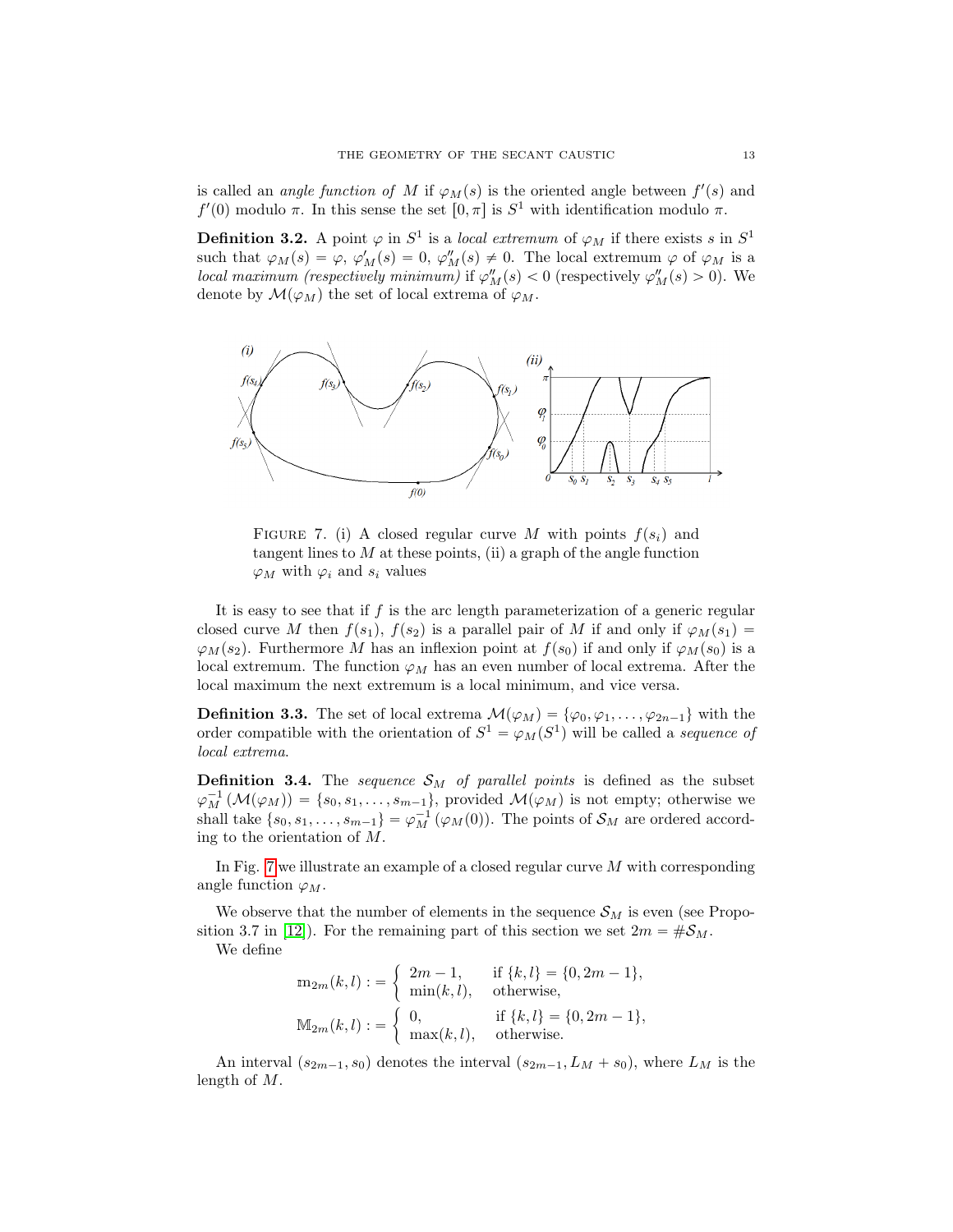In the following definition the indexes i in  $\varphi_i$  are computed modulo 2n and the numbers  $j, j + 1$  in the pairs  $(j, j + 1)$  and  $(j + 1, j)$  are computed modulo 2m.

**Definition 3.5.** If  $\mathcal{M}(\varphi_M) = \{\varphi_0, \varphi_1, \ldots, \varphi_{2n-1}\}\$ , then for every  $i \in \{0, 1, \ldots, 2n-1\}$ 1}, a set of parallel arcs  $\Phi_i$  is the following subset

$$
\Phi_i = \left\{ \underline{p_k \frown p_l} \mid k - l = \pm 1 \mod(m), \ \varphi_M(s_k) = \varphi_i, \ \varphi_M(s_l) = \varphi_{i+1}, \right.
$$

$$
\varphi_M\left( (s_{m_{2m}(k,l)}, s_{M_{2m}(k,l)}) \right) = (\varphi_i, \varphi_{i+1}) \right\},
$$

where  $p_i := f(s_i)$  and  $p_k \frown p_l := f$  $s_{m_{2m}(k,l)}, s_{\mathbb{M}_{2m}(k,l)}$ .

If  $\mathcal{M}(\varphi_M)$  is empty then we define only one set of parallel arcs as follows:

$$
\Phi_0 = \{p_0 \frown p_1, p_1 \frown p_2, \ldots, p_{2m-2} \frown p_{2m-1}, p_{2m-1} \frown p_0\}.
$$

The set of parallel arcs has the following property.

**Proposition 3.6.** Let  $f : S^1 \to \mathbb{R}^2$  be the arc length parameterization of M. For every two arcs  $p_k \frown p_l$ ,  $p_{k'} \frown p_{l'}$  in the same set of parallel arcs, the well defined map

$$
p_k \frown p_l \ni p \mapsto P(p) \in \underline{p_{k'}} \frown p_{l'}
$$

is a diffeomorphism, where the pair  $p, P(p)$  is a parallel pair of M.

As a consequence, we obtain the following result.

**Theorem 3.7.** If 
$$
f : S^1 \to \mathbb{R}^2
$$
 is the arc length parameterization of M then  
\n(3.1) 
$$
SC(M) = \bigcup_{i} \bigcup_{\substack{p_k \sim p_l, p_{k'} \sim p_{l'} \in \Phi_i \\ \frac{p_k \sim p_l \neq p_{k'} \sim p_{l'}}{p_{k'} \sim p_{l'}}}} SC(p_k \sim p_l \cup p_{k'} \sim p_{l'})
$$

**Definition 3.8.** Let  $p_{k_1} \frown p_{k_2}, p_{l_1} \frown p_{l_2}$  belong to the same set of parallel arcs,

then 
$$
\frac{p_{k_1} \frown p_{k_2}}{p_{l_1} \frown p_{l_2}}
$$
 denotes the following arc  
\n
$$
cl \Big\{ (a, b) \in M \times M \mid a \in \underline{p_{k_1} \frown p_{k_2}}, b \in \underline{p_{l_1} \frown p_{l_2}}, a, b \text{ is a parallel pair of } M \Big\}.
$$
\nIn addition,  $\begin{aligned} p_{k_1} \frown \cdots \frown p_{k_n} \text{ denotes } \bigcup_{k=1}^{n-1} p_{k_i} \frown p_{k_{i+1}} \text{ is a null cell.} \end{aligned}$ 

In addition  $\frac{p_{k_1} \cdots p_{k_n}}{p_{l_1} \cdots p_{l_n}}$  denotes  $i=1$  $\frac{p_{\kappa_i}}{p_{l_i}} \sim \frac{p_{\kappa_{i+1}}}{p_{l_{i+1}}}$ . We will call this union of arcs a *glueing scheme* for  $SC(M)$ .

**Definition 3.9.** The *secant map* of the curve  $M$  is the following map:

$$
S_M: M \times M \to \mathbb{R}^2, (a, b) \mapsto a - b.
$$

Let  $A_1 = p_{k_1} \frown p_{k_2}$  and  $A_2 = p_{l_1} \frown p_{l_2}$  be two arcs of M which belong to the Let  $A_1 = p_{k_1} \frown p_{k_2}$  and  $A_2 = p_{l_1} \frown p_{l_2}$  be two arcs of *M* which belong to the<br>same set of parallel arcs. It is easy to see that the set  $SC(A_1 \cup A_2)$  consists of the image of two different arcs  $\frac{p_{k_1} \cdot p_{k_2}}{p_{l_1} \cdot p_{l_2}}$  and  $\frac{p_{l_1} \cdot p_{l_2}}{p_{k_1} \cdot p_{k_2}}$  under the secant map  $S_M$ . From this observation we get the following proposition.

<span id="page-13-0"></span>**Corollary 3.10.** The set  $SC(M)$  is the image of the union of 2 $\cdot$ i  $\#\Phi_i$  $\binom{1}{2}$  different arcs under the secant map  $S_M$ .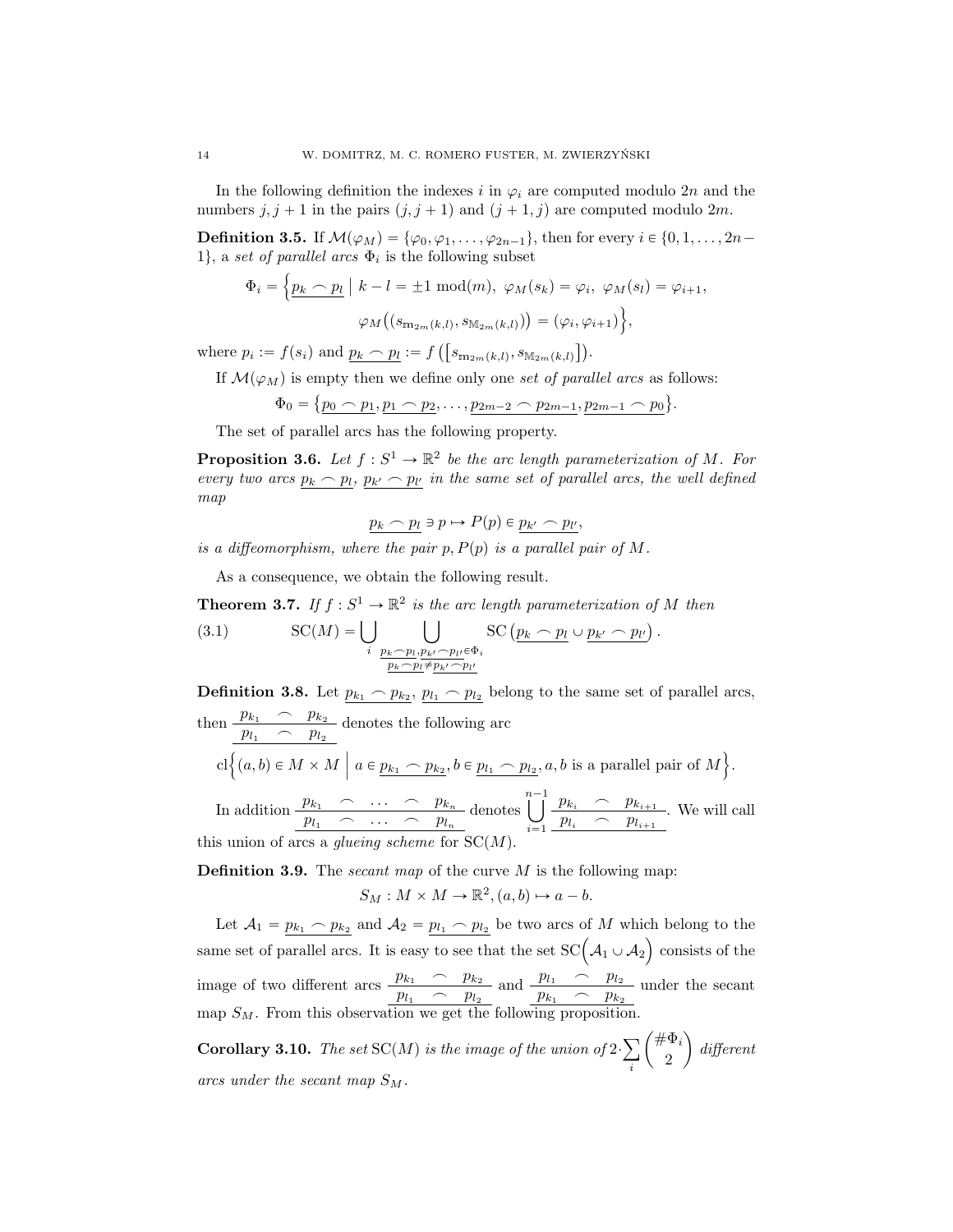The algorithm glues arcs of  $SC(M)$  corresponding to pairs of parallel arcs of M in order to create branches of  $SC(M)$ .

<span id="page-14-4"></span>**Proposition 3.11** (see Proposition 3.15 in [\[12\]](#page-21-15)). Let M be a generic regular closed curve which is not convex. If a glueing scheme for  $SC(M)$  is of the form  $\frac{p_{k_1} \cdot p_{k_2}}{p_{k_1} \cdot p_{k_2}}$ , then this scheme can be prolonged in a unique way to  $p_{l_1} \frown p_{l_2}$ 

$$
\frac{p_{k_1} \quad \frown \quad p_{k_2} \quad \frown \quad p_{k_3}}{p_{l_1} \quad \frown \quad p_{l_2} \quad \frown \quad p_{l_3}}
$$

such that the pair  $(k_1, l_1)$  is different than the pair  $(k_3, l_3)$ .

The glueing scheme represents parts of branches of  $SC(M)$ . If we equip the set of all possible glueing schemes for  $SC(M)$  with the inclusion relation, then this set is partially ordered. The maximal glueing schemes for the secant caustic are the same as the maximal glueing schemes for affine  $\lambda$ -equidistants for  $\lambda \neq 0, \frac{1}{2}, 1$ . Thus we define them in the following way.

**Definition 3.12.** A *maximal glueing scheme* for  $SC(M)$  is a glueing scheme which is a maximal element of the set of all glueing schemes for  $SC(M)$  equipped with the inclusion relation.

<span id="page-14-1"></span>**Remark 3.13.** Every maximal glueing scheme corresponds to a branch of  $SC(M)$ .

<span id="page-14-2"></span>**Lemma 3.14** (see Lemma 3.20 in [\[12\]](#page-21-15)). Let  $f : S^1 \to \mathbb{R}^2$  be the arc length parameterization of M. Then

(i) for every two different arcs  $p_{k_1} \frown p_{k_2}$ ,  $p_{l_1} \frown p_{l_2}$  in  $\Phi_i$  there exists exactly one

maximal glueing scheme for  $SC(M)$  containing  $\frac{p_{k_1}}{p_{l_1}} \begin{array}{c} p_{k_2} \\ \hline p_{l_2} \end{array}$  or  $p_{k_2} \frown p_{k_1}$  $\frac{p_{k_2}}{p_{l_2}} \frown \frac{p_{k_1}}{p_{l_1}},$ 

(ii) if  $p_k := f(s_k)$  is an inflexion point of M, then there exists a maximal glueing scheme for  $SC(M)$  which is in the form

|  |  |  |  |  | $p_k \sim p_{k_1} \sim \ldots \sim p_{k_n} \sim p_l \sim p_{l_n} \sim \ldots \sim p_{l_1} \sim p_k$ |  |  |  |
|--|--|--|--|--|-----------------------------------------------------------------------------------------------------|--|--|--|
|  |  |  |  |  | $p_k \sim p_{l_1} \sim \ldots \sim p_{l_n} \sim p_l \sim p_{k_n} \sim \ldots \sim p_{k_1} \sim p_k$ |  |  |  |
|  |  |  |  |  | where n is an inflament point of M and n, $\pm n$ , for $i = 1, 2, , n$                             |  |  |  |

where  $p_l$  is an inflexion point of M and  $p_{k_i} \neq p_{l_i}$  for  $i = 1, 2, ..., n$ .

From Proposition [2.21,](#page-8-0) Remark [3.13](#page-14-1) and Lemma [3.14](#page-14-2) we get the following theorem.

<span id="page-14-3"></span>**Theorem 3.15.** If M has 2n inflexion points then every branch of  $SC(M)$  is a closed curve and there exist exactly n branches such that

- $(i)$  the origin is the center of symmetry of each such branch,
- (ii) each branch passes through the origin twice and each time the origin is an inflexion point of this branch.

We illustrate Theorem [3.15](#page-14-3) in Fig. [6.](#page-11-0) Observe that despite of the fact that the secant caustic of M has the center of symmetry, there can exist branches of  $SC(M)$ without this property, as illustrated in Fig. [6.](#page-11-0)

<span id="page-14-0"></span>**Theorem 3.16.** Let M be a generic regular closed curve, let  $2n > 0$  be the number of inflexion points of M. If  $\#\mathcal{S}_M = 2m$  then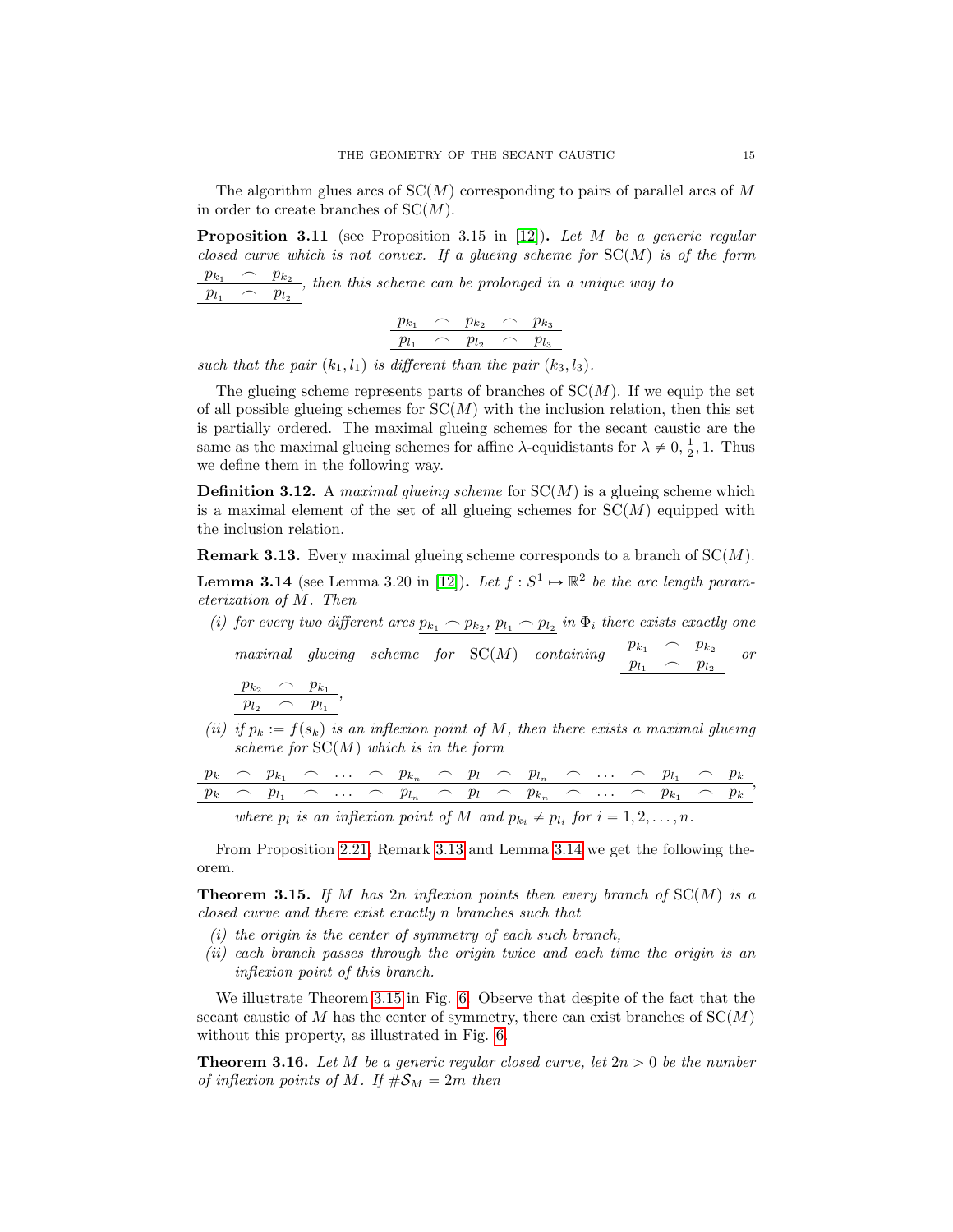- (i) the number of inflexion points of  $SC(M)$  is equal to  $4m 2n$ ,
- (ii) the number of inflexion points of every branch of  $SC(M)$  is even,
- (iii) the number of inflexion points of every branch of  $SC(M)$  passing through the origin is 2 modulo 4.
- (iv) the total number of inflexion points in all branches with the exception of branches passing through the origin is a multiple of 4.
- *Proof.* (i) Since the number of points in M which are parallel to inflexion points of M is equal to  $2m - 2n$ , by Proposition [2.14,](#page-6-1) the number of inflexion points of  $SC(M)$  with the exception of inflexion points which are in the origin is equal to  $2(2m - 2n)$ . Since we have  $2n$  inflexion points of  $SC(M)$  in the origin, we end the proof of (i).
- (ii) Since any branch of  $SC(M)$  is a closed curve with at most cusp singularities, the number of inflexion points of every branch of  $SC(M)$  is even (see Lemma 4.11 in [\[14\]](#page-21-11)).
- (iii) Let C be a branch of  $SC(M)$  passing through the origin. By Lemma [3.14](#page-14-2) and Proposition [3.11](#page-14-4) the maximal glueing scheme for  $C$  has the following form:

p<sup>k</sup> " pk<sup>1</sup> " . . . " pk<sup>n</sup> " p<sup>l</sup> " pl<sup>n</sup> " . . . " pl<sup>1</sup> " p<sup>k</sup> p<sup>k</sup> " pl<sup>1</sup> " . . . " pl<sup>n</sup> " p<sup>l</sup> " pk<sup>n</sup> " . . . " pk<sup>1</sup> " p<sup>k</sup> ,

where  $p_k$ ,  $p_l$  are inflexion points of M and  $p_{k_i} \neq p_{l_i}$  for  $i = 1, 2, ..., n$ .

By Lemma 3.20 in [\[12\]](#page-21-15) the maximal glueing scheme for the corresponding branch of the Wigner caustic has the following form

|  | $p_k \sim p_{k_1} \sim \ldots$ |  | $\bigcap$ $pk_n$ $\curvearrowleft$ |                      | $\mu$ |  |
|--|--------------------------------|--|------------------------------------|----------------------|-------|--|
|  | $p_k \sim p_{l_1} \sim \ldots$ |  | $\bigcap_{I}$                      | $\sim$ $\sim$ $\sim$ | $p_l$ |  |

By Theorem 4.10 in [\[12\]](#page-21-15) this branch of the Wigner caustic has an even number of inflexion points. It means that there is an even number of points corresponding to inflexion points of M among  $p_{k_1}, \ldots, p_{k_n}, p_{l_1}, \ldots, p_{l_n}$ . There-fore by Proposition [2.14](#page-6-1) the number of inflexion points of C including  $\frac{p_k}{p_k}$ 

and 
$$
\frac{p_l}{p_l}
$$
 is 2 modulo 4.

(iv) It is a consequence of (i) and (iii) and Theorem [3.15.](#page-14-3)

 $\Box$ 

<span id="page-15-0"></span>**Definition 3.17.** The tangent line of SC(M) (respectively of  $E_\lambda(M)$ ) at a cusp point p is the limit of a sequence  $T_{q_n}SC(M)$  in  $\mathbb{R}P^1$  for any sequence  $q_n$  of a regular points of SC(M) (respectively of  $E_\lambda(M)$ ) converging to p.

**Definition 3.18.** Let  $m : M \to S^1$  be a continuous unit normal vector field to M. A vector field  $n_{SC}$ :  $SC(M) \ni a - b \mapsto n(a) \in S^1$  for every parallel pair a, b of M is called a *normal vector field* to  $SC(M)$ .

It is easy to see that  $n_{SC}$  is continuous on every branch of  $SC(M)$  and the vector  $n_{\rm SC}(a - b)$  is perpendicular to the tangent space to  $SC(M)$  at  $a - b$ .

**Definition 3.19.** A *rotation number* of a curve with at most cusp singularities is a rotation number of its continuous unit normal vector field.

This definition coincides with the classical definition of the rotation number for regular curves.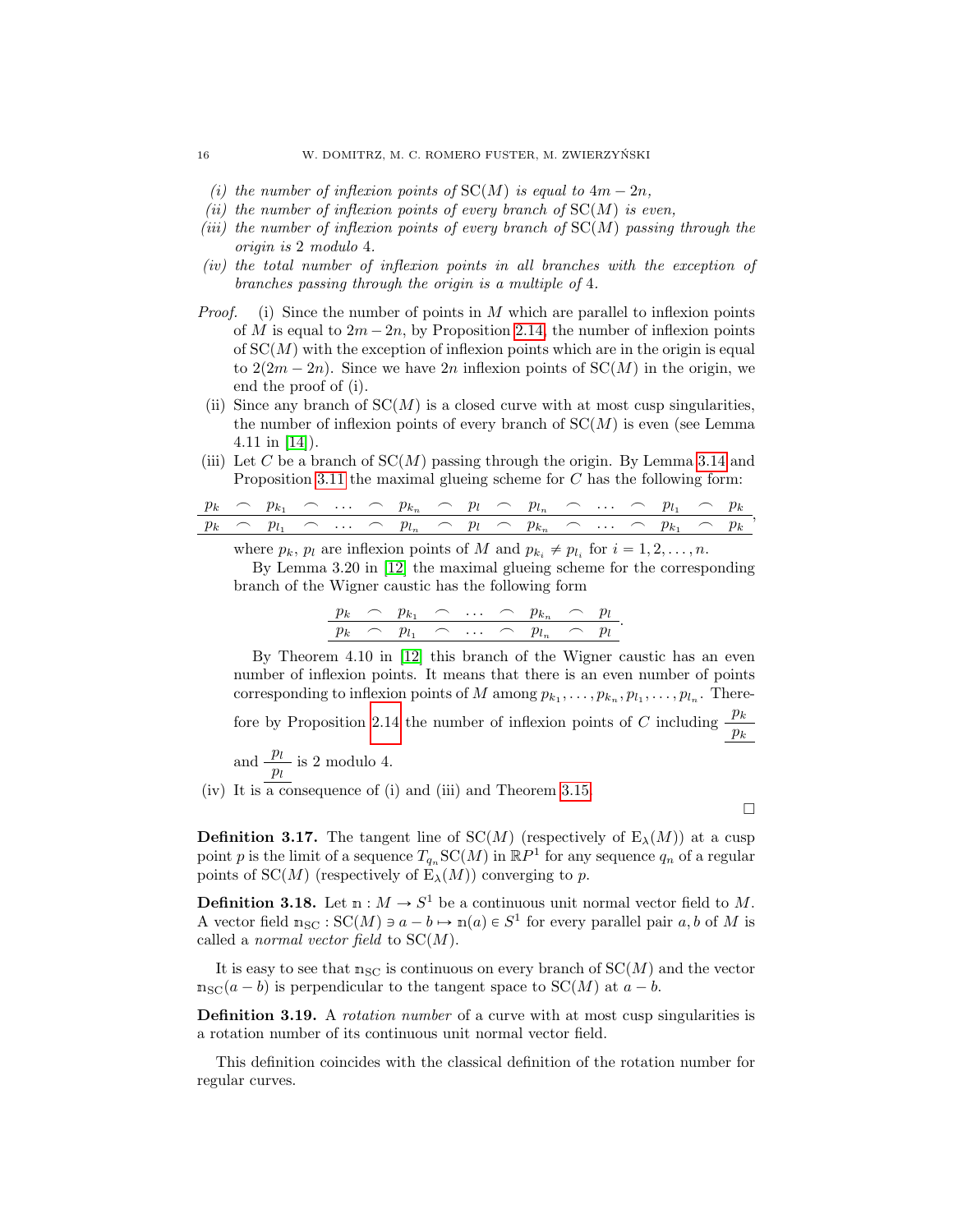<span id="page-16-0"></span>**Theorem 3.20.** If C is a smooth branch of  $SC(M)$  then the number of cusps of C is even.

*Proof.* Let  $n_{\rm SC}$  be a normal vector field to C. The vector field  $n_{\rm SC}$  is continuous and normal to the cusp singularity. Thus it is directed outside the cusp on the one of two connected regular components and is directed inside the cusp on the other component as it is illustrated in Fig. [8.](#page-16-1) Since C is a closed curve and  $n_{SC}$  is continuous, the rotation number of  $C$  is an integer. Therefore the number of cusps of  $C$  is even.



<span id="page-16-1"></span>FIGURE 8. A cusp singularity with a continuous normal vector field

**Proposition 3.21.** Let C be a branch of  $SC(M)$  passing through the origin. An oriented half-branch of C between two inflexion points at the origin has even number of cusps if and only if the tangent and normal vector fields at the beginning and the end of this half-branch define the same orientation of  $T_{(0,0)}\mathbb{R}^2$ .

Proof. It is a consequence of a fact that the tangent vector field changes the orientation after crossing the cusp point (see Fig. [9\)](#page-16-2).



<span id="page-16-2"></span>FIGURE 9. A cusp singularity

 $\Box$ 

**Definition 3.22.** We say that two arcs  $p_k \sim p_l$  and  $p_{k'} \sim p_{l'}$  in  $\Phi_i$  are curved in the same side (respectively curved in the different sides) if these arcs are curved in the same side (respectively curved in the different sides) at every parallel pair  $a, b$ such that  $a \in p_k \frown p_l - \{p_k, p_l\}, b \in p_{k'} \frown p_{l'} - \{p_{k'}, p_{l'}\}.$ 

By Corollary [2.25](#page-9-1) we obtain the following useful observation.

Corollary 3.23. Let M be a generic regular closed curve. If there exist arcs curved in the same side  $p_k \frown p_l$  and  $p_{k'} \frown p_{l'}$  such that  $p_k$ ,  $p_{l'}$  or  $p_{k'}$ ,  $p_l$  are inflexion points of M then  $SC(M)$  has at least two cusps.

 $\Box$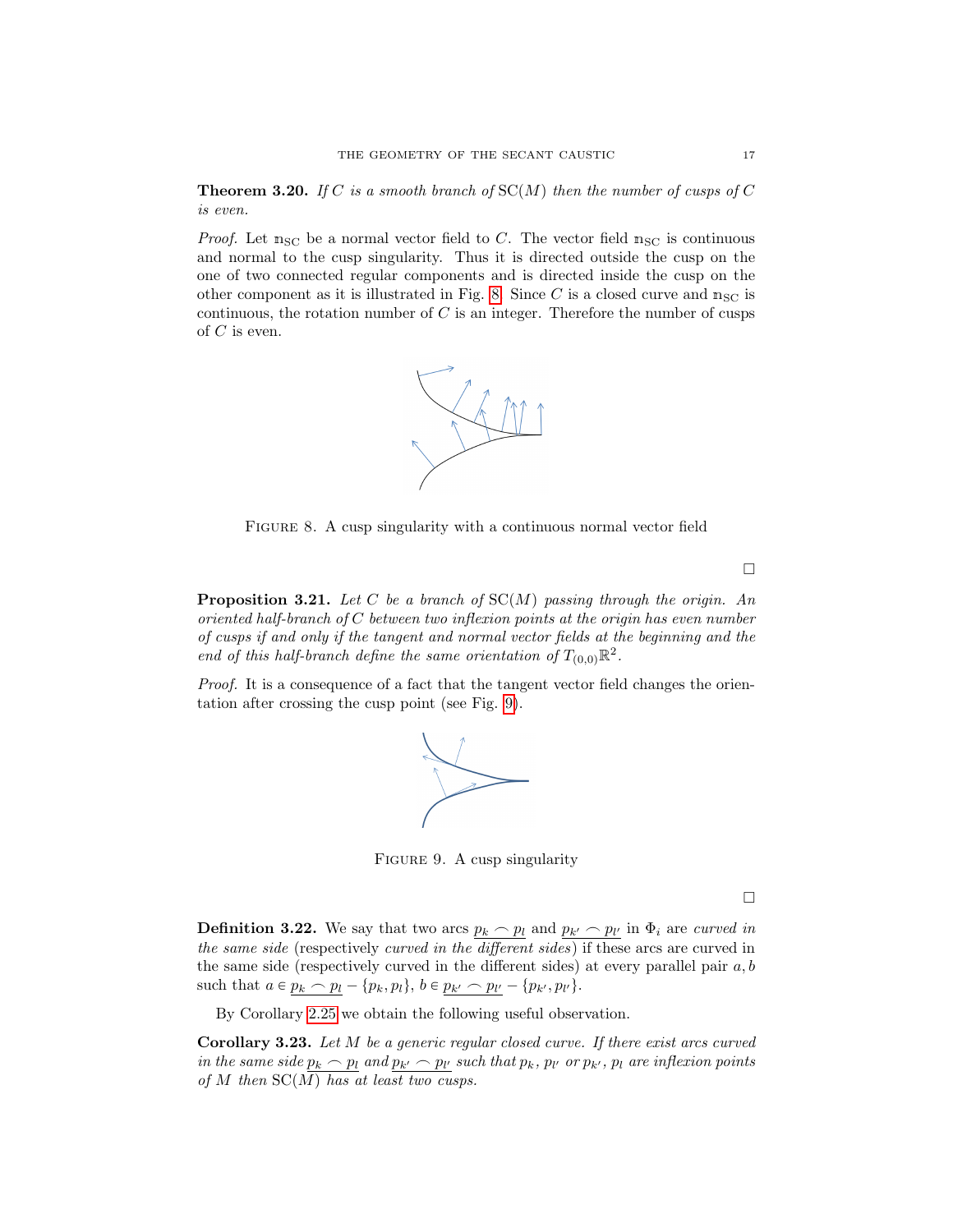#### 4. The geometry of the secant caustic of rosettes

Let  $L_C$  denote the length of a curve C. Let  $A_C$  denote the area of the region bounded by a simple curve C. Let  $A_C$  denote the *signed area* (or an *oriented* / algebraic area) of a closed oriented curve  $C$ , i.e. the integral

$$
\frac{1}{2} \int_C -y \, dx + x \, dy = \iint_{\mathbb{R}^2} w_C(x, y) \, dx \, dy,
$$

where  $w_C(x, y)$  is the winding number of C around a point  $(x, y)$ .

**Definition 4.1.** A smooth regular oriented closed curve is called an  $n$ -rosette if its curvature is positive and its rotation number is equal to n.

Let  $R_n$  be an *n*-rosette and let a point **0** be the origin of  $\mathbb{R}^2$ . Let

$$
[0, 2n\pi] \ni \theta \mapsto \gamma(\theta) \in \mathbb{R}^2
$$

be a parameterization of  $R_n$  in terms of the tangential angle  $\theta$  to  $R_n$ . Please notice that  $\gamma(0) = \gamma(2n\pi)$ . Therefore, we can identify  $[0, 2n\pi]$  with  $S^1$  modulo  $2n\pi$ . We will use a special parameterization which is based on a notion of a generalized support function  $[0, 2n\pi] \ni \theta \mapsto p(\theta) \in \mathbb{R}$ . Geometrically  $p(\theta)$  is an oriented distance between the origin 0 and the tangent line to  $R_n$  at a point  $\gamma(\theta)$  in the direction  $(\cos \theta, \sin \theta)$ . Since  $R_n$  is an envelope of the family of tangent lines to it, one can easily get that the parameterization of  $R_n$  in terms of a couple  $(\theta, p(\theta))$  is as follows:

$$
[0, 2n\pi] \ni \theta \mapsto \gamma(\theta) := (p(\theta)\cos\theta - p'(\theta)\sin\theta, p(\theta)\sin\theta + p'(\theta)\cos\theta) \in \mathbb{R}^2.
$$

The couple  $(\theta, p(\theta))$  is called the polar-tangential coordinates of an *n*-rosette and it is very useful to study the convex and locally convex objects. For details see [\[4\]](#page-21-16).

The curvature and the radius of curvature of  $R_n$  at a point  $\gamma(\theta)$  are given by the formulas

$$
\kappa(\theta) = \frac{1}{p(\theta) + p''(\theta)}, \quad \rho(\theta) = p(\theta) + p''(\theta).
$$

The length and the oriented area of  $R_n$  can be computed as follows:

<span id="page-17-0"></span>(4.1) 
$$
L_{R_n} = \int_0^{2n\pi} \rho(\theta) d\theta = \int_0^{2n\pi} p(\theta) d\theta,
$$

<span id="page-17-1"></span>(4.2) 
$$
\widetilde{A}_{R_n} = \frac{1}{2} \int_0^{2n\pi} \left( p^2(\theta) - p'^2(\theta) \right) d\theta.
$$

Formulas [\(4.1\)](#page-17-0), [\(4.2\)](#page-17-1) are known as Cauchy's and Blaschke's formulas, respectively [\[19\]](#page-22-6).

Geometrical objects related with rosettes were studied in many papers (see [\[4,](#page-21-16) [12,](#page-21-15) [22,](#page-22-7) [28,](#page-22-8) [29\]](#page-22-9) and the literature therein). Rosettes are also planar non-singular hedgehogs, i.e. curves which can be parameterized using their Gauss map. Hedgehogs can be viewed as Minkowski's difference of convex bodies (see [\[21\]](#page-22-10)). In [\[12,](#page-21-15) [29\]](#page-22-9) the geometry of affine  $\lambda$ -equidistants of rosettes were studied it was shown that the Wigner caustic of a generic *n*-rosette  $R_n$  has exactly *n* smooth branches:

• a branch  $E_{\frac{1}{2},k}(R_n)$  for  $k = 1, \ldots, n-1$ , which has the following parameterization:

$$
[0, 2n\pi] \ni \theta \mapsto \gamma_{\frac{1}{2},k}(\theta) := \frac{1}{2} \left( \gamma(\theta) + \gamma(\theta + k\pi) \right) \in \mathbb{R}^2,
$$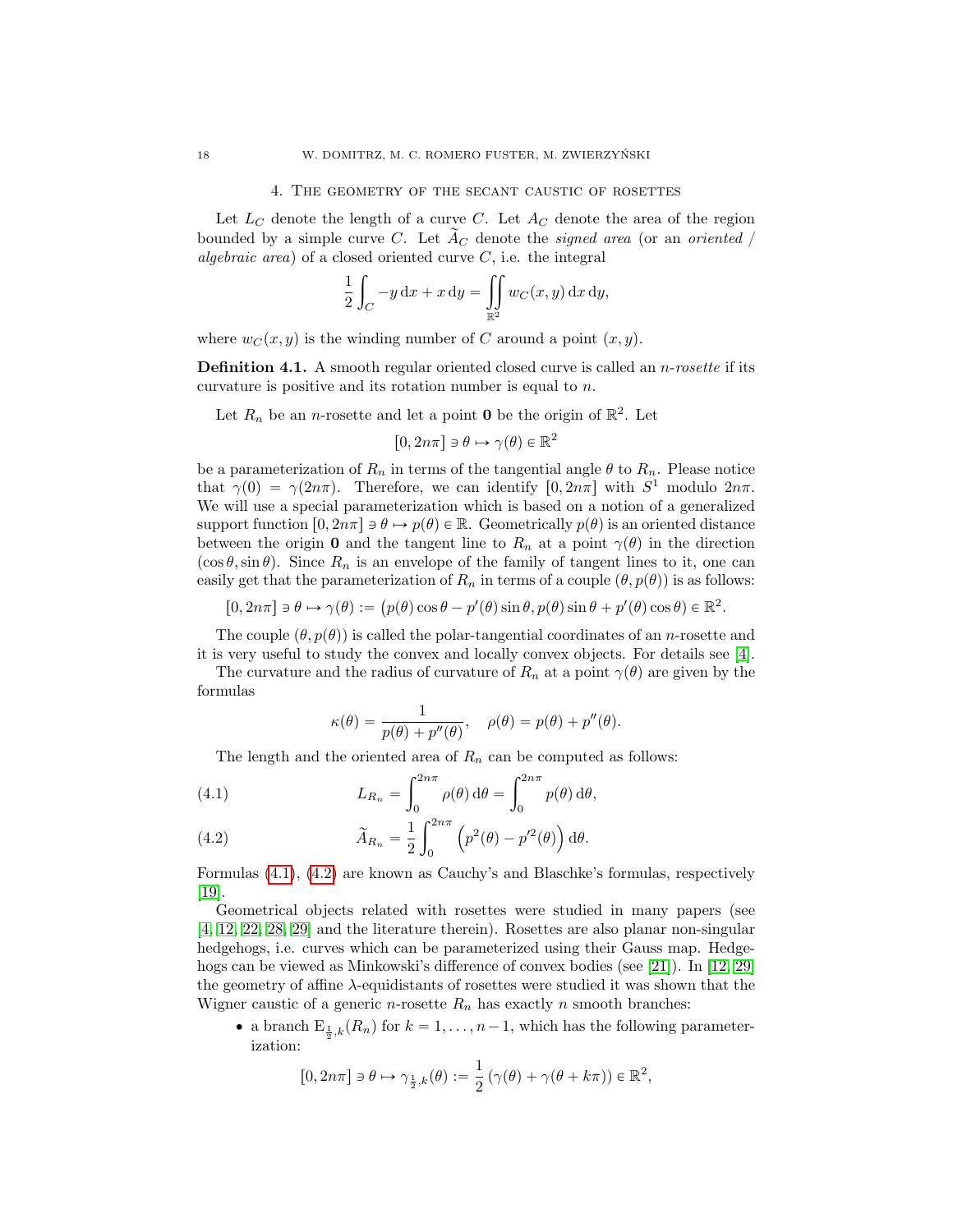• a branch  $E_{\frac{1}{2},n}(R_n)$ , which has the following parameterization:

$$
[0, n\pi] \ni \theta \mapsto \gamma_{\frac{1}{2},n}(\theta) := \frac{1}{2} \left( \gamma(\theta) + \gamma(\theta + n\pi) \right) \in \mathbb{R}^2,
$$

where  $[0, 2n\pi] \ni \theta \mapsto \gamma(\theta) \in \mathbb{R}^2$  is a parameterization of a rosette  $R_n$  in the polarwhere  $[0, 2n\pi] \ni \theta \mapsto \gamma(\theta) \in \mathbb{R}^2$ <br>tangential coordinates  $(p(\theta), \theta)$ .

Let  $\mathcal{R}_{0}$  denote a point reflection through the origin of  $\mathbb{R}^{2}$ .

<span id="page-18-2"></span>**Theorem 4.2.** Let  $R_n$  be a generic n-rosette and let  $[0, 2n\pi] \ni \theta \mapsto \gamma(\theta) \in \mathbb{R}^2$  be **Theorem 4.2.** Let  $R_n$  be a generic n-rosette and let  $[0, 2n\pi] \ni \theta \mapsto \gamma(\theta) \in$ <br>a parameterization of  $R_n$  in the polar-tangential coordinates  $(p(\theta), \theta)$ . Then

- (i) there are  $2n 1$  branches of the secant caustic of  $R_n$ :
	- a branch  $SC_k(R_n)$  which has a parameterization

<span id="page-18-0"></span>(4.3) 
$$
[0, 2n\pi] \ni \theta \mapsto \gamma_{k,n}(\theta) := \gamma(\theta) - \gamma(\theta + k\pi) \in \mathbb{R}^2
$$
  
for  $k = 1, 2, ..., n$ ,

<span id="page-18-1"></span>\n- a branch 
$$
SC_{n+k}(R_n)
$$
 which has a parameterization
\n- (4.4)  $[0, 2n\pi] \ni \theta \mapsto \gamma_{n+k,n}(\theta) := \gamma(\theta + k\pi) - \gamma(\theta) \in \mathbb{R}^2$
\n

for  $k = 1, 2, \ldots n - 1$ ,

(ii) for each 
$$
k = 1, 2, ..., n-1
$$
 we have  $\mathcal{R}_{0}(\mathrm{SC}_{k}(R_n)) = \mathrm{SC}_{n+k}(R_n)$ ,

- (iii) the branch  $SC_n(R_n)$  is centrally symmetric,
- (iv) the rotation number of each branch of  $SC(R_n)$  is equal to n,
- (v) exactly n branches of  $SC(R_n)$  are rosettes:
	- $SC_k(R_n)$  for k odd if n is even,
	- $SC_k(R_n)$ ,  $SC_{n+k}(R_n)$  for k odd and smaller than n and  $SC_n(R_n)$  if n is odd,
- (vi) exactly  $n-1$  branches of  $SC(R_n)$  are singular:
	- $SC_k(R_n)$  for k even if n is even,
	- $SC_k(R_n)$ ,  $SC_{n+k}(R_n)$  for k even and smaller than n if n is odd,
	- and the number of cusps in each singular branch is even,
- (vii) the minimal number of cusps of  $SC(R_n)$  is  $2(n 1)$ ,
- (viii) if C is a non-singular branch of  $SC(R_n)$ , then  $L_c = 2L_{R_n}$ ,
- (ix) if C is a singular branch of  $SC(R_n)$ , then  $L_c \leq 2L_{R_n}$ ,
- (x) if  $k < n$ , then

$$
\widetilde{A}_{\mathrm{SC}_k(R_n)} + 4\widetilde{A}_{\mathrm{E}_{\frac{1}{2},k}(R_n)} = 4\widetilde{A}_{R_n},
$$

$$
\widetilde{A}_{\mathrm{SC}_{n+k}(R_n)} + 4\widetilde{A}_{\mathrm{E}_{\frac{1}{2},k}(R_n)} = 4\widetilde{A}_{R_n},
$$

and if  $k = n$ , then

$$
\widetilde{A}_{\mathrm{SC}_k(R_n)} + 8\widetilde{A}_{\mathrm{E}_{\frac{1}{2},k}(R_n)} = 4\widetilde{A}_{R_n}.
$$

Proof. The set of parallel arcs has the following form

$$
\Phi_0 = \left\{ \underline{p_0 \frown p_1}, \underline{p_1 \frown p_2}, \ldots, \underline{p_{2n-2} \frown p_{2n-1}}, \underline{p_{2n-1} \frown p_0} \right\}.
$$

Let  $SC_k(R_n)$  be a smooth branch of  $SC(R_n)$ . We can create the following maximal glueing schemes.

A maximal glueing scheme of  $SC_k(R_n)$  for  $k \in \{1, 2, \ldots, n - 1\}$ :

$$
\frac{p_0}{p_k} \quad \frac{p_1}{p_{k+1}} \quad \frac{p_2}{p_{k+2}} \quad \frac{p_3}{p_{k+2}} \quad \frac{p_{2n-2}}{p_{k-2}} \quad \frac{p_{2n-1}}{p_{k-1}} \quad \frac{p_0}{p_{k}}.
$$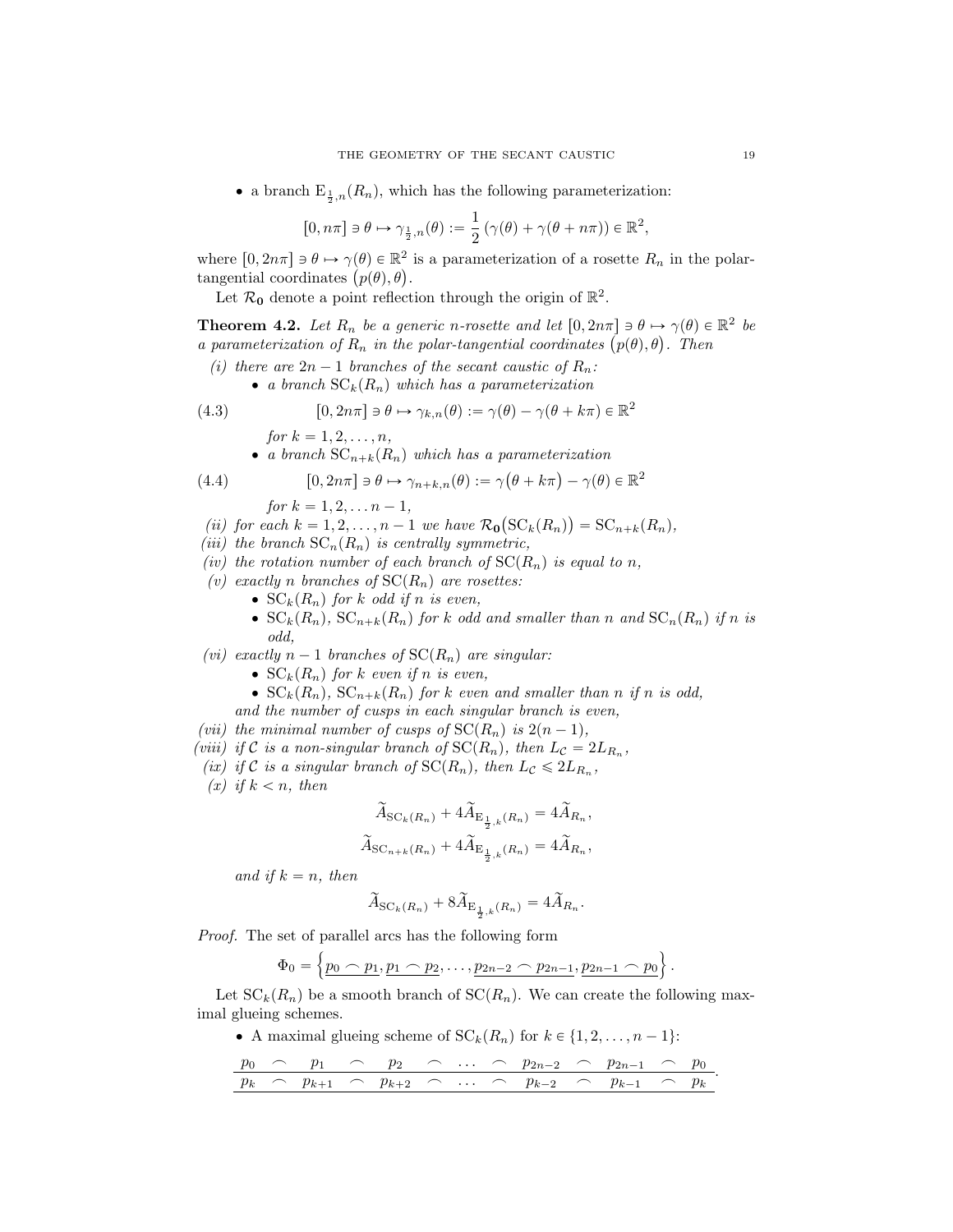• A maximal glueing scheme of  $SC_n(R_n)$ :

|                                                                             |  |  |  |  |  |  |  |  |  |  |  | $\cap$ $p_1$ $\cap$ $\ldots$ $\cap$ $p_{n-1}$ $\cap$ $p_n$ $\cap$ $\ldots$ $\cap$ $p_{2n-1}$ $\cap$ $p_0$     |  |  |
|-----------------------------------------------------------------------------|--|--|--|--|--|--|--|--|--|--|--|---------------------------------------------------------------------------------------------------------------|--|--|
|                                                                             |  |  |  |  |  |  |  |  |  |  |  | $\cap$ $p_{n+1}$ $\cap$ $\cdots$ $\cap$ $p_{2n-1}$ $\cap$ $p_0$ $\cap$ $\cdots$ $\cap$ $p_{n-1}$ $\cap$ $p_n$ |  |  |
| • A maximal glueing scheme of $SC_{n+k}(R_n)$ for $k \in \{1, 2, , n-1\}$ : |  |  |  |  |  |  |  |  |  |  |  |                                                                                                               |  |  |
|                                                                             |  |  |  |  |  |  |  |  |  |  |  | $p_k \sim p_{k+1} \sim p_{k+2} \sim \ldots \sim p_{k-2} \sim p_{k-1} \sim p_k$                                |  |  |
|                                                                             |  |  |  |  |  |  |  |  |  |  |  | $p_0 \sim p_1 \sim p_2 \sim \ldots \sim p_{2n-2} \sim p_{2n-1} \sim p_0$                                      |  |  |

The total number of arcs of the glueing schemes for the secant caustic of  $R_n$ presented above is  $2n(2n - 1)$ . By Corollary [3.10](#page-13-0) the total number of different arcs of the secant caustic of  $R_n$  is equal to the same number. Thus there is no more maximal glueing schemes for the secant caustic of  $R_n$ . Therefore there are exactly  $2n-1$  branches of  $SC(R_n)$  which are parameterized as in *(i)*. By parameterizations  $(4.3)$  and  $(4.4)$  we get  $(ii)$ ,  $(iii)$  and  $(iv)$ .

Let  $\rho(\theta)$  denote the radius of curvature of  $R_n$  at a point  $\gamma(\theta)$ . Let us recall that  $\rho(\theta) = p(\theta) + p''(\theta).$ 

Since  $p(\theta)$  is a support function of  $R_n$ , directly by [\(4.3\)](#page-18-0) and [\(4.4\)](#page-18-1) we get that

• the support function and the radius of curvature of  $SC_k(R_n)$  for  $k =$  $1, 2, \ldots, n$  are given by the following formulas:

$$
p_{k,n}(\theta) = p(\theta) + (-1)^{k+1} p(\theta + k\pi),
$$
  
\n
$$
\rho_{k,n}(\theta) = \rho(\theta) + (-1)^{k+1} \rho(\theta + k\pi).
$$

• the support function and the radius of curvature of  $SC_k(R_n)$  for  $k = n +$  $1, \ldots, 2n-1$  are given by following formulas:

$$
p_{k,n}(\theta) = (-1)^{k-n} p(\theta + (k - n)\pi) - p(\theta),
$$
  

$$
\rho_{k,n}(\theta) = (-1)^{k-n} \rho(\theta + (k - n)\pi) - \rho(\theta).
$$

We will prove points  $(v)$  and  $(vi)$  only when n is even, the proof for the remaining case is similar. Let us notice that  $SC_k(R_n)$  is singular at a point  $\gamma_{k,n}(\theta)$  if and only if  $\rho_{k,n}(\theta) = 0$ . Moreover let us notice that if k is odd and  $k < n$ , then  $\rho_{k,n}(\theta) = \rho(\theta) + \rho(\theta + k\pi) > 0$  and  $\rho_{n+k,n}(\theta) = -\rho(\theta + (k-n)\pi) - \rho(\theta) < 0$ . Hence  $SC_k(R_n)$  is an n-rosette if k is odd. Now let us assume that k is even. Since in this  $SC_k(R_n)$  is an *n*-rosette if *k* is odd. Now let us assume that *k* is even. Since in this case  $\rho_{k,n}(0) = \rho_{k,n}(2n\pi)$  and  $\int_0^{2n\pi} \rho_{k,n}(\theta) d\theta = 0$ , there are even number of zeros of the function  $\rho_{k,n}$  in an interval of the length  $2n\pi$ .

One can check that  $p(\theta) = 2 + \cos \frac{\theta}{n}$  $\frac{v}{n}$  is a support function of an *n*-rosette such that each singular branch of the secant caustic of  $R_n$  has exactly 2 cusps. This ends the proof of (vii).

To prove (viii) let us notice that if  $SC_k(R_n)$  is a rosette, then  $|\rho_{k,n}(\theta)| = \rho(\theta) +$  $\rho(\theta + m_k \pi)$ , where  $m_k$  is some integer depending on k. Hence

$$
L_{\mathrm{SC}_k(R_n)} = \int_0^{2n\pi} |\rho_{k,n}(\theta)| d\theta = \int_0^{2n\pi} (\rho(\theta) + \rho(\theta + m_k \pi)) d\theta = L_{R_n} + L_{R_n}.
$$

To prove (ix) let us notice that if  $SC_k(R_n)$  is a singular hedgehog, then  $|\rho_{k,n}| =$  $|\rho(\theta) - \rho(\theta + m_k \pi)|$ , where  $m_k$  is some integer depending on k. Hence

$$
L_{\mathrm{SC}_k(R_n)} = \int_0^{2n\pi} |\rho_{k,n}(\theta)| d\theta = \int_0^{2n\pi} |\rho(\theta) - \rho(\theta + m_k \pi)| d\theta \le L_{R_n} + L_{R_n}.
$$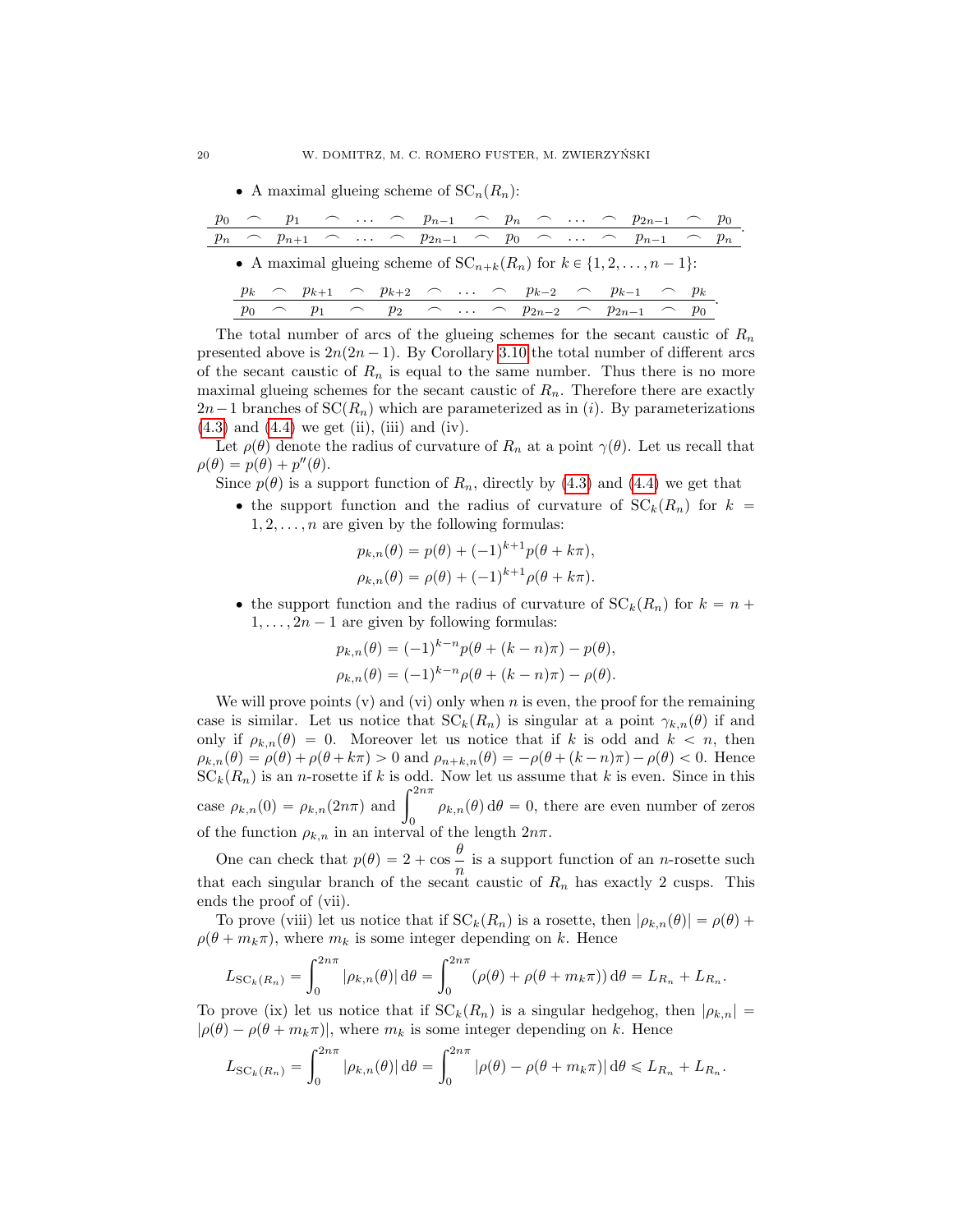Let  $k \leq n$ . Then by generalized Blaschke formula we get that the oriented area of  $SC_k(R_n)$  is given by the following formula:

<span id="page-20-0"></span>(4.5) 
$$
\widetilde{A}_{SC_k(R_n)} = \frac{1}{2} \int_0^{2n\pi} (p_{k,n}^2(\theta) - p_{k,n}^{\prime 2}(\theta + k\pi)) d\theta
$$

$$
= 2\widetilde{A}_{R_n} + 2(-1)^{k+1} \Psi_{R_n},
$$

where

$$
\Psi_{R_n} = \frac{1}{2} \int_0^{2n\pi} (p(\theta)p(\theta + k\pi) - p'(\theta)p'(\theta + k\pi)) d\theta.
$$

From the calculation from the proof of Lemma 2.11 in [\[29\]](#page-22-9) we get the following relations:

• if  $k < n$ , then

<span id="page-20-1"></span>(4.6) 
$$
\widetilde{A}_{\mathcal{E}_{\frac{1}{2},k}(R_n)} = \frac{1}{2}\widetilde{A}_{R_n} + \frac{(-1)^k}{2}\Psi_{R_n},
$$

• and if  $k = n$ , then

<span id="page-20-2"></span>(4.7) 
$$
2\widetilde{A}_{\mathcal{E}_{\frac{1}{2},k}(R_n)} = \frac{1}{2}\widetilde{A}_{R_n} + \frac{(-1)^k}{2}\Psi_{R_n}.
$$

By  $(4.5)$ ,  $(4.6)$  and  $(4.7)$  we end the proof of  $(x)$ .

Fig. [10](#page-20-3) illustrates a 2-rosette  $R_2$  (on the left) and  $SC(R_2)$  (on the right). One branch of  $SC(R_2)$  is dashed.

<span id="page-20-3"></span>

In particular we get the following corollary of Theorem [4.2](#page-18-2) for a convex curve (let us note that if M is a positively oriented oval, then  $\widetilde{A}_{\mathrm{E}_{\frac{1}{2}}(M)} \leq 0$  [\[27\]](#page-22-11)).

Corollary 4.3. Let  $M$  be an oval. Then  $SC(M)$  is an oval and (i)

$$
L_{\mathrm{SC}(M)} = 2L_M.
$$



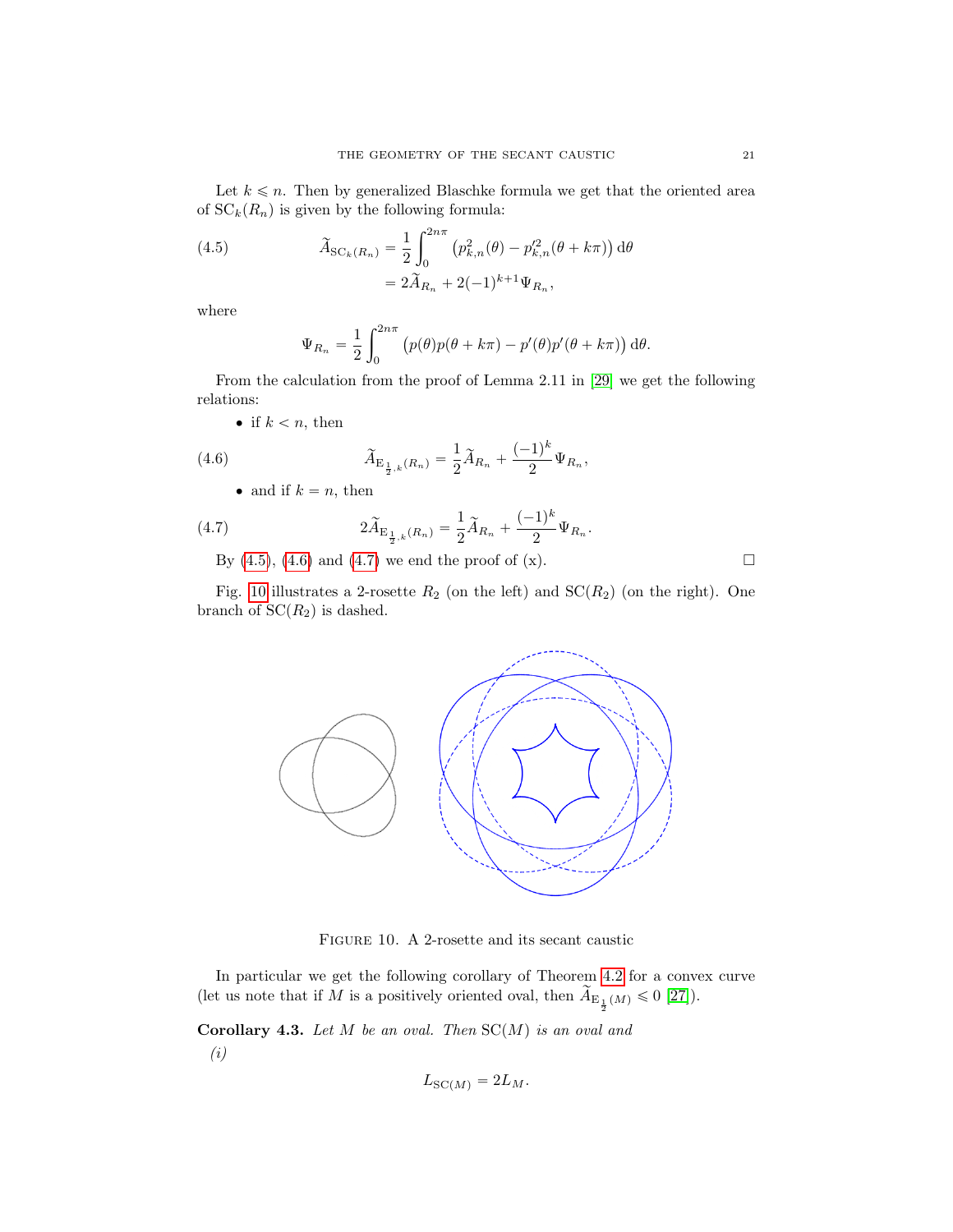(ii)

$$
A_{\mathrm{SC}(M)}=4A_M+8\big|\widetilde{A}_{\mathrm{E}_{\frac{1}{2}}(M)}\big|.
$$

We illustrate an oval  $M$ ,  $E_{\frac{1}{2}}(M)$ ,  $SC(M)$  in Fig. [11.](#page-21-17)





### <span id="page-21-17"></span>**REFERENCES**

- <span id="page-21-2"></span>[1] A. M. Ozorio de Almeida, J. Hannay, Geometry of two dimensional Tori in phase space: Projections, sections and the Wigner function, Ann. Phys. 138, 115–154 (1982).
- <span id="page-21-1"></span>[2] M. V. Berry, Semi-classical mechanics in phase space: a study of a Wigner's function, Philos. trans. Roy. Soc. Lond. A 287 (1977), 237–271.
- <span id="page-21-0"></span>[3] J. W. Bruce, Generic Space Curves and secants, Proc. Royal Soc. Edinburgh A, 98 (1984) 281–289.
- <span id="page-21-16"></span>[4] W. Cieślak, W. Mozgawa, On rosettes and almost rosettes, Geom. Dedicata 24, 221-228 (1987).
- <span id="page-21-3"></span>[5] M. Craizer, Iterates of Involutes of Constant Width Curves in the Mankowski Plane, Beitrage zur Algebra und Geometrie, 55(2), 479–496, 2014.
- <span id="page-21-4"></span>[6] M. Craizer, W. Domitrz, P. de M. Rios, Even Dimensional Improper Affine Spheres , J. Math. Anal. Appl. 421 (2015), pp. 1803–1826.
- <span id="page-21-5"></span>[7] M. Craizer, W. Domitrz, P. de M. Rios, Singular improper affine spheres from a given Lagrangian submanifold, Advances in Mathematics 374(2020), 107326.
- <span id="page-21-6"></span>[8] W. Domitrz, S. Janeczko, P. de M. Rios, M. A. S. Ruas, Singularities of affine equidistants: extrinsic geometry of surfaces in  $4$ -space, Bull. Braz. Math. Soc.,  $47(4)$  (2016), pp. 1155–1179.
- <span id="page-21-7"></span>[9] W. Domitrz, M. Manoel, P. de M. Rios, The Wigner caustic on shell and singularities of odd functions , Journal of Geometry and Physics 71(2013), pp. 58–72.
- <span id="page-21-8"></span>[10] W. Domitrz, Pedro de M. Rios, Singularities of equidistants and Global Centre Symmetry sets of Lagrangian submanifolds, Geom. Dedicata 169 (2014), pp. 361–382.
- <span id="page-21-9"></span>[11] W. Domitrz, P. de M. Rios, M. A. S. Ruas, Singularities of affine equidistants: projections and contacts , J. Singul. 10 (2014), 67–81.
- <span id="page-21-15"></span>[12] W. Domitrz, M. Zwierzyński, The Geometry of the Wigner Caustic and a Decomposition of a Curve into Parallel Arcs, [arXiv:1605.05361](http://arxiv.org/abs/1605.05361)
- <span id="page-21-10"></span>[13] W. Domitrz, M. Zwierzyński, The Gauss-Bonnet theorem for coherent tangent bundles over surfaces with boundary and its applications, J Geom Anal 30, 3243–3274 (2020).
- <span id="page-21-11"></span>[14] W. Domitrz, M. Zwierzyński, Singular Points of the Wigner Caustic and Affine Equidistants of Planar Curves, Bull Braz Math Soc, New Series 51, 11–26 (2020).
- <span id="page-21-12"></span>[15] P. J. Giblin, P. A. Holtom, The Centre Symmetry Set, Geometry and Topology of Caustics, vol. 50, pp. 91–105. Banach Center Publications, Warsaw (1999).
- <span id="page-21-13"></span>[16] P. J. Giblin, J. P. Warder, V. M. Zakalyukin, Bifurcations of affine equidistants, Proceedings of the Steklov Institute of Mathematics 267 (2009), 57–75.
- <span id="page-21-14"></span>[17] P. J. Giblin, V. M. Zakalyukin, Singularities of Centre Symmetry Sets, Proc. London Math. Soc. (3) 90 (2005), 132–166.